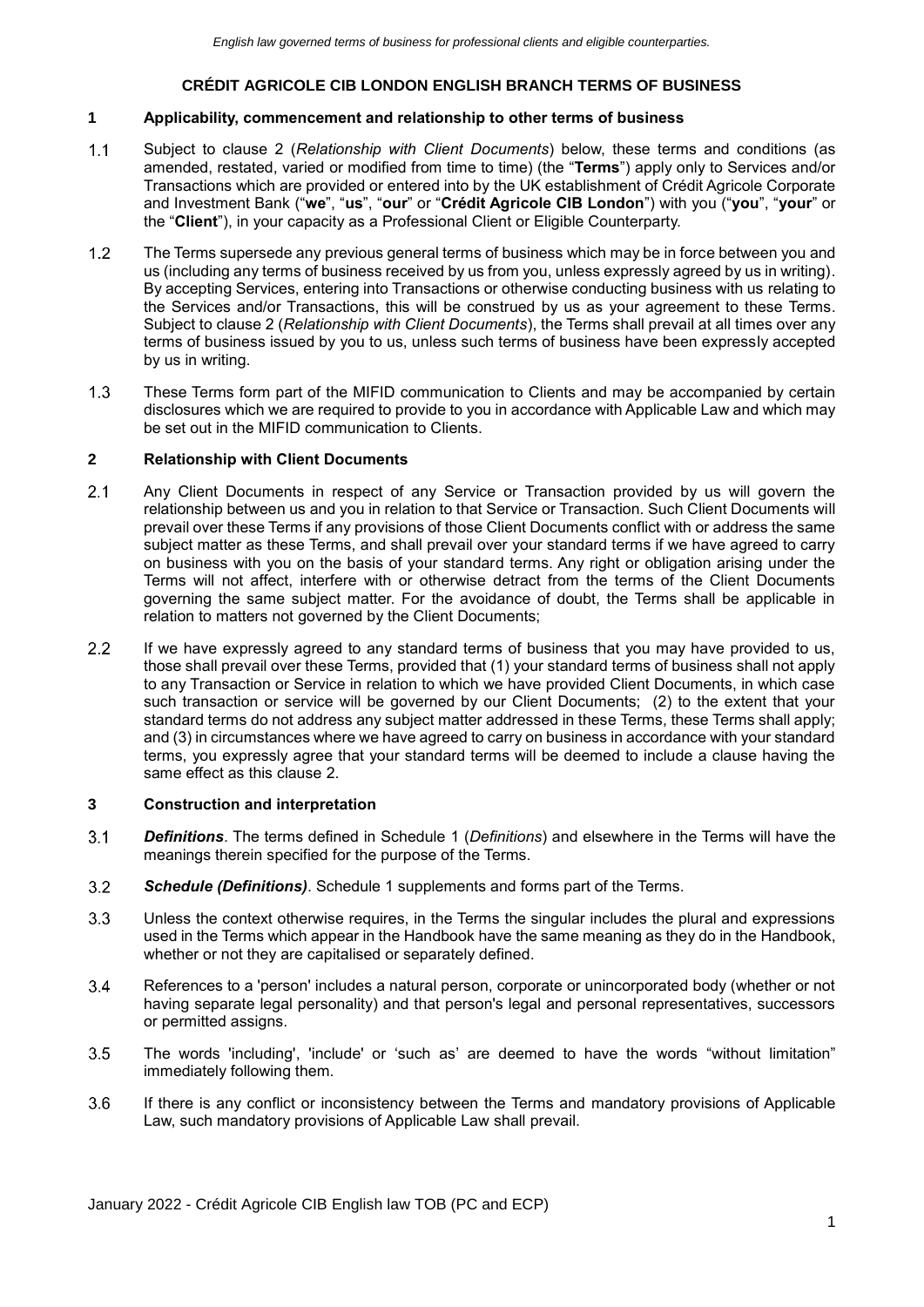## **4 Our capacity and status**

- $4.1$ Crédit Agricole Corporate and Investment Bank is a public limited company (*société anonyme*) under French law, incorporated in France under SIREN number 304187701 at the Nanterre Trade and Companies Registry, with limited liability and its head office at 12, Place des États-Unis, CS 70052, 92547 Montrouge Cedex, France.
- $4.2$ Crédit Agricole Corporate and Investment Bank is registered in England and Wales as an overseas company at Companies House under company number FC008194, with a UK establishment at Broadwalk House, 5 Appold Street, London EC2A 2DA, United Kingdom (UK establishment number BR001975).
- $4.3$ Crédit Agricole CIB London's switchboard number is +44 (0)207 214 5000.
- 44 Crédit Agricole Corporate and Investment Bank is a credit institution authorised in France to conduct all banking operations and provide all investment and related services referred to in the French Code monétaire et financier. In this respect, Crédit Agricole Corporate and Investment Bank is authorised and regulated by the Autorité de Contrôle Prudentiel et de Résolution (the "**ACPR**") and supervised by the European Central Bank (the "**ECB**"), the ACPR and the Autorité des Marchés Financiers (the "**AMF**") in France. Crédit Agricole CIB London is authorised by the Prudential Regulation Authority ("**PRA**") and subject to regulation by the Financial Conduct Authority ("**FCA**") and limited regulation by the PRA. Details about the extent of our regulation by the FCA and the PRA are available from Crédit Agricole CIB London on request. The ECB is located at Sonnemannstrasse 20, 60314 Frankfurt am Main, Germany; the ACPR is located at 61, rue Taitbout, 75436 Paris, France; and the AMF is located at 17, Place de la Bourse, 75082 Paris, France. The FCA is located at 12 Endeavour Square, London, E20 1JN, and the PRA is located at the Bank of England, Threadneedle Street, London EC2R 6DA.
- 4.5 Crédit Agricole CIB London is affiliated, since December 2011, with the Crédit Agricole network.

## **5 Compensation scheme**

Crédit Agricole CIB London participates in the UK Financial Services Compensation Scheme (the "Scheme"). Protection under the Scheme is available to certain types of clients and claims (for example, deposits or investments) if an institution is unable to meet its financial obligations and is subject to certain limits. At the date of these Terms, the maximum level of compensation in relation to investment business for firms declared in default is £85,000 per eligible claimant per firm (if the firm failed after 1 April 2019) and the Scheme may cover deposits up to £85,000 per eligible claimant per firm. For a joint account with another person, the limit of £85,000 applies to each person separately. Further details of the Scheme are available on request or at the Scheme's official website at [www.fscs.org.uk.](http://www.fscs.org.uk/)

# **6 Complaints**

Our complaints policy is available at Compliance/ Customer Protection/ Crédit Agricole CIB (cacib.com). In the event that you have a complaint about the provision of our Services to you under these Terms, you may raise your complaint with your relationship manager or your usual representative, for whom the contact details have been given when entering into a relationship with us or throughout the relationship. Our complaints handling procedure, detailing the procedures we have in place to process complaints, are available to you on request.

Crédit Agricole CIB London undertakes to process complaints within two months of receipt of a complaint. If a complaint has not been processed within this timeframe (for example, if archives need to be repatriated, documentary searches undertaken, if a technical point needs to be reviewed), we shall send a letter to explain the reason behind such additional delay and will provide you with information on other steps that you can take.

If you are an eligible complainant (as defined in the FCA rules), you may have the right to refer your complaint to the Financial Ombudsman Service. The Financial Ombudsman Service is a free and independent statutory dispute resolution scheme for financial services. Details of who are eligible complainants can be obtained from the Financial Ombudsman Service. The Financial Ombudsman Service's website is at [http://www.financial-ombudsman.org.uk](http://www.financial-ombudsman.org.uk/) (or such other website as notified to you by us) and the methods of how to contact the Financial Ombudsman Service are set out on this website.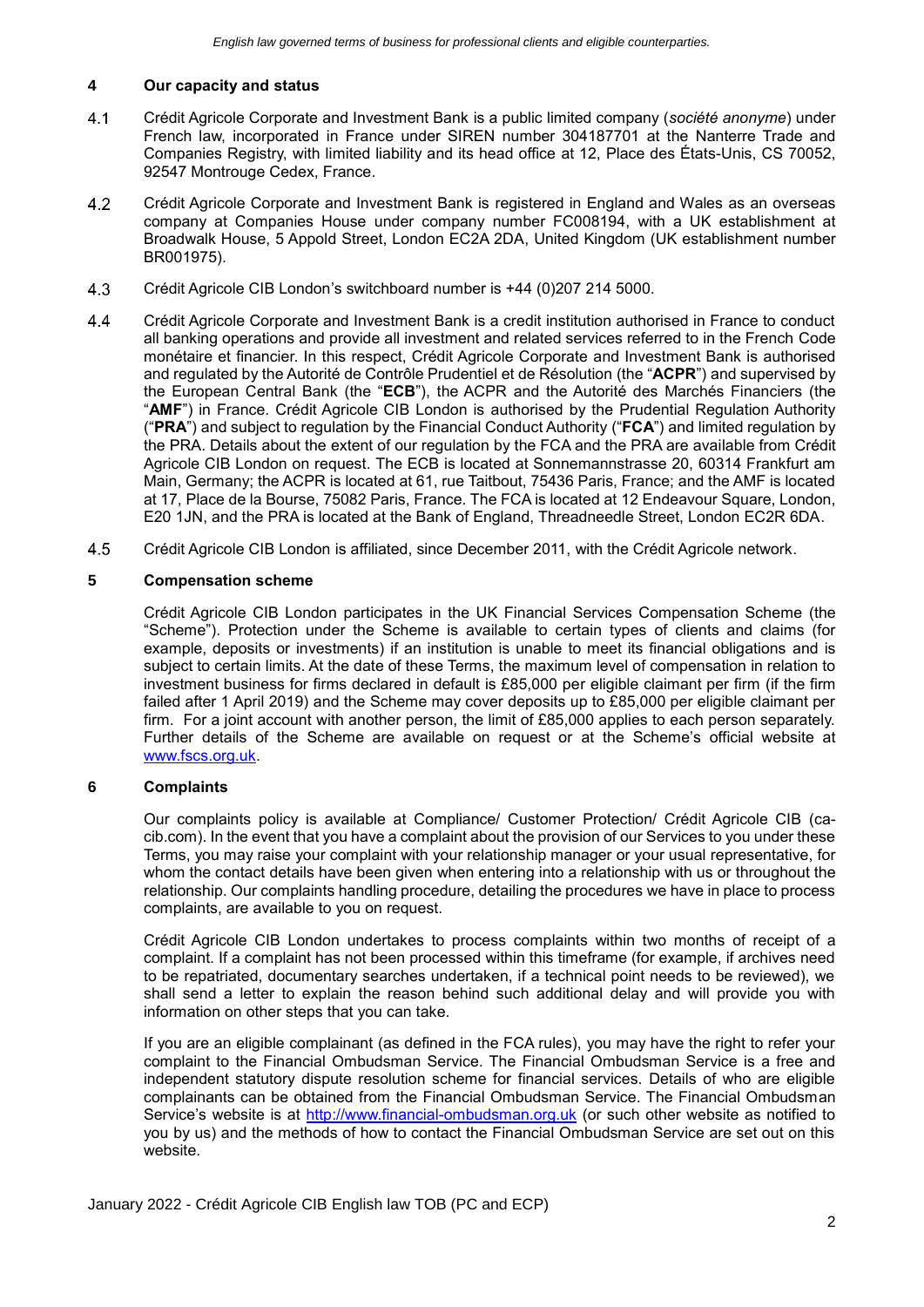# **7 Your capacity and status**

- $7.1$ We will treat you in accordance with the Professional Client or Eligible Counterparty status attributed to you in the Notification Letter. You may request re-categorisation as a client that benefits from a higher degree of protection, however it is Crédit Agricole CIB London's policy not to accept such requests.
- $7.2$ To the extent that you wish to change your classification or notify us of a change in your circumstances or any other matter in relation to your classification, you should follow the procedure set out in the Notification Letter.
- $7.3$ If there are any circumstances in which you act as agent of, or trustee for, any person(s) (each a "**Disclosed Principal**"), you hereby agree prior to the provision of any Services for the benefit of such Disclosed Principal(s) to inform us of the identity of such person(s), along with any particular requirements that you may have when transacting on behalf of such person(s). This will not relieve you from any responsibilities or liability you may have in relation to the Transaction. However, we may agree in writing to transact with you in your capacity as agent for any such Disclosed Principal(s) at our absolute discretion in accordance with clause 7.4 below.
- $7.4$ Notwithstanding clause 7.3 above, where we agree to transact with you in your capacity as agent for any Disclosed Principal, these Terms will take effect as a separate agreement between us and the Disclosed Principal, separate from the agreement between you and us and between us and any other Disclosed Principal. In this case, neither you nor any other Disclosed Principal will be liable as principal or surety for the performance of any Transaction entered into on behalf of any Disclosed Principal by virtue of these Terms, provided that this will not relieve you from any responsibilities or liabilities you may have in your capacity as agent for any Disclosed Principal. This shall apply whether the Disclosed Principals have a separate legal personality from one another or whether, under the constitutional structure adopted by the Disclosed Principals (e.g. an umbrella fund, a fund or a sub-fund), recourse to a Disclosed Principal and its assets is limited to Transactions entered into on behalf of that Disclosed Principal.
- $7.5$ With respect to Services, you agree that if any account is to be opened in joint names, these Terms will bind each account holder and all undertakings, agreements, obligations and liabilities of an account holder under these Terms shall be joint and several undertakings, agreements, obligations and liabilities respectively of each account holder. Accordingly, we may from time to time exercise or enforce all or any of our powers, rights or remedies under these Terms against all or any account holders at our absolute discretion.

# **8 Communications between Crédit Agricole CIB London and Client**

 $8.1$ All information required to be provided by MIFID to Clients or potential Clients or otherwise under these Terms may be provided in electronic format.

All communications between you and Crédit Agricole CIB London may be monitored and/or stored by us in accordance with our relevant policies, including the provisions of clause 35 (*Use of personal data*) hereof and to the extent permitted by Applicable Law. We notify you that, as required by Applicable Law, Crédit Agricole CIB London records telephone conversations and other communications between us and uses voice recording systems in connection with communications with you. You consent to this and agree to obtain any relevant consent of (and give any necessary notice of such recording to) your relevant personnel. Such voice recording systems may not use any warning tone. Any voice recording made by our voice recording systems belongs to us and constitutes conclusive evidence of the communication so recorded, in any dispute or other proceedings in relation to these Terms or any Transaction or Service, including, without limitation, in relation to any enquiry by any Competent Authority. You agree that we may deliver copies or transcripts of voice recordings to any party where required or permitted under Applicable Law. Please be also informed that a copy of the recording of such conversations and communications is available on your request, subject to any reasonable charge Crédit Agricole CIB London may in its sole discretion impose for such access, for a period of at least five years (up to seven years depending on your jurisdiction). Additionally, records which set out our and your rights and obligations under an agreement to provide Services, or the present Terms, shall be retained for at least the duration of the relationship with the Client.

8.2 We may amend the Order Execution Policy (as well as other applicable policies) and the Terms from time to time. We shall notify you of any material changes. Where we do notify you, all such amendments will become effective and binding on you ten (10) Business Days after being notified to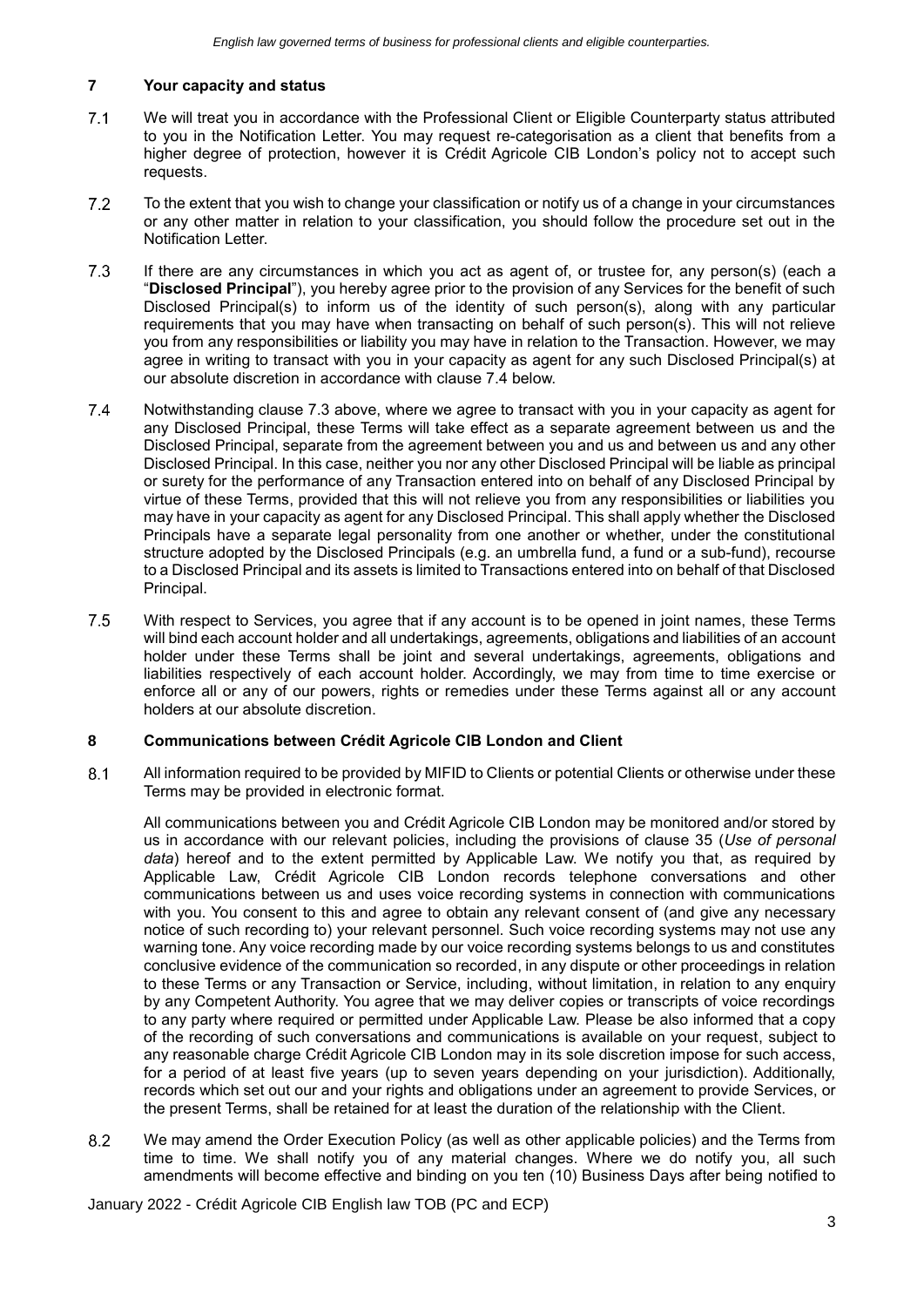you or as otherwise specified in the notice (the "**Effective Date**"). For the avoidance of doubt, no amendments to the Terms will affect any Service or Transaction or any legal rights or obligations which may already have arisen before the Effective Date.

- 8.3 Current versions of the Order Execution Policy and the Terms are available on our Website.
- 8.4 Crédit Agricole CIB London may suspend the Website without notice where it considers it necessary to do so, in its sole discretion.

#### **9 Notices and service of process**

- $9.1$ Please address any notices in connection with the Terms to Crédit Agricole Corporate and Investment Bank, MIFID Services, 12, place des États-Unis, CS 70052, 92 547 Montrouge Cedex, France.
- $9.2$ Notices under the Terms must be delivered personally or sent by registered post. Notices sent pursuant to the Terms will be deemed received by the receiving party:
	- (i) if personally delivered, upon delivery to the party's registered office;
	- (ii) if sent by registered post to an address in the United Kingdom, two (2) Business Days after posting; or
	- (iii) if sent by registered post to an address outside the United Kingdom, five (5) Business Days after posting.
- If you do not have a permanent place of business in England or Wales, you agree to accept service of 9.3 process in any location in which you transact business in England or Wales and you waive any defences or challenges to such service of process. This does not affect our right to serve process in any other manner permitted by law.

## **10 Transaction reporting**

- $10.1$ All Transactions in Financial Instruments executed by Crédit Agricole CIB London, whether or not such Transactions are carried out on the trading venue, are required to be reported to the FCA as soon as possible after execution but in any event no later than as required by Applicable Law (i.e. no later than the close of the following working day under MIFIR). Such report to the FCA includes, in particular, quantity, price, type of Financial Instrument, time/date and identification of the Client.
- $10.2$ To fulfil its regulatory obligations when reporting these Transactions, Crédit Agricole CIB London is required to submit a LEI for its clients.

For the avoidance of doubt, all Transactions in Financial Instruments executed by Crédit Agricole CIB London, which include Clients' LEIs, are required to be reported in line with applicable regulations and are not made public as part of this process.

# **11 Post-trade transparency**

- $11.1$ A summary of real-time information relating to Transactions in Financial Instruments which are classified as traded on a trading venue (TOTV) is made available to the public following the execution of such Transactions, whether Crédit Agricole CIB London acts in its capacity as systematic internaliser or not. Such information includes time/date, quantity, price, venue of execution and type of Financial Instrument (but does not include counterparty information) and is communicated via Approved Publication Arrangements (APA). Information needs to be made public in a timely manner (i.e. within one minute for equity and equity-like products and within five minutes for non-equity products).
- $11.2$ In certain circumstances (in particular pursuant to Articles 21(4) and 20(2) of MIFIR), we may defer the reporting of information.
- $11.3$ Where our counterparty is an Investment Firm, and such Investment Firm is not a systematic internaliser, Crédit Agricole CIB London will report the information referred to in clause 11.1. Unless you have notified us otherwise and provided us with up-to-date details on the scope of the Financial Instruments in which you act as a systematic internaliser, we will be entitled to assume that you are not acting in the capacity of a systematic internaliser.
- $11.4$ Clause 11.1 will not apply to Transactions excluded from the regulations as per Article 1 of MIFIR.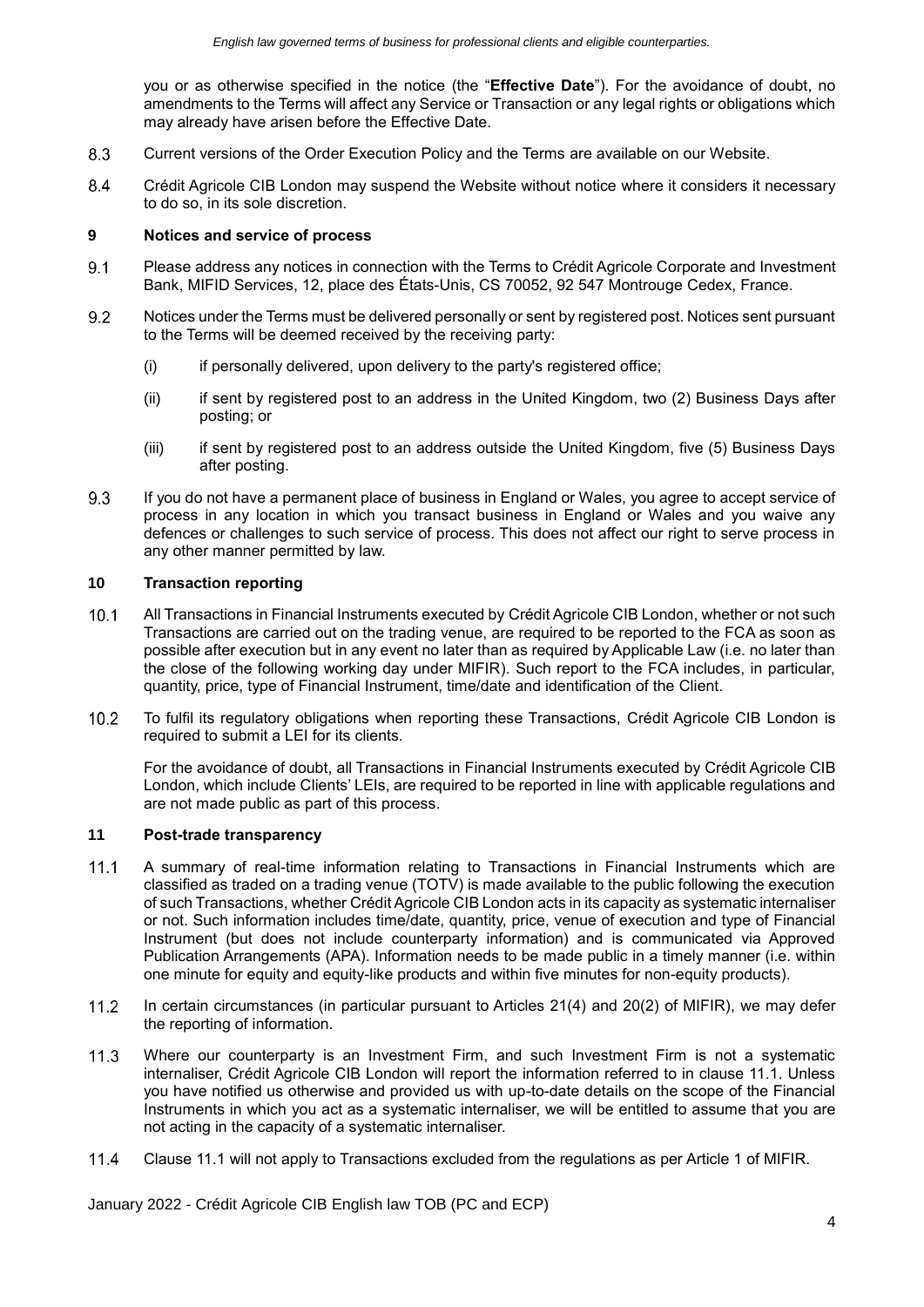## **12 Pre-trade transparency**

 $12.1$ Where Crédit Agricole CIB London is acting in its capacity as systematic internaliser in respect of Financial Instruments which are bonds, derivatives, structured finance products and emissions allowances, traded on a trading venue and for which there is a liquid market, we will make public quotes if a Client has requested a quote and provided that we have agreed to provide one.

In respect of Financial Instruments which are bonds, derivatives, structured finance products and emissions allowances, traded on a trading venue and for which there is not a liquid market, we may (without assuming any obligation in that respect) disclose quotes on request unless otherwise permitted by Applicable Law.

- $12.2$ The obligation referred to in clause 12.1 will not apply where the quote is provided in relation to a quantity of Financial Instruments which is above the size specific to that Financial Instrument. The size specific to the Financial Instrument is determined by the FCA from time to time.
- $12.3$ Where we grant access to quotes published in accordance with clause 12.1, and if the quoted size is at or below the size specific to the Financial Instrument, we may enter into Transactions under the published conditions with any other client to whom the quote is made available in accordance with Article 18 MIFIR.
- $12.4$ Where Crédit Agricole CIB London publishes a quote in accordance with clause 12.1 above, and where we give you access to these quotes, you agree that we may limit the number of Transactions that we undertake to enter into with you at the published quote.
- If we are acting in our capacity as systematic internaliser and dealing in sizes below the standard  $12.5$ market size in shares, depositary receipts, exchange-traded funds, certificates or other similar Financial Instruments traded on a regulated market, multilateral trading facility or organised trading facility, and for which there is a liquid market (we will otherwise disclose quotes upon request), we will make public firm quotes in accordance with Articles 14(1) and 15(1) MIFIR. When we give you access to these quotes:
	- (a) Except as otherwise permitted by Applicable Law and subject to paragraph (b) below, we will execute the orders we receive from you at the quoted prices at the time of receipt of the Order; and
	- (b) You agree that we may limit: (a) the number of Transactions that we undertake to enter into with you at the published quote; and (b) the total number of simultaneous Transactions that we undertake to enter into with other clients at the published quote when the number and/or volume of orders sought by clients considerably exceeds the norm.
- 12.6 Where we grant access to quotes published in accordance with clause 12.5, we may enter into a Transaction with any other client to whom the quote is made available, in accordance with Article 15 MIFIR.
- $127$ We may decide, on the basis of our commercial policy and from an objective and non-discriminatory perspective, the clients to whom we give access to our quotes. We may refuse to enter into or discontinue business relationships with clients on the basis of commercial considerations such as the client credit status, the counterparty risk and the final settlement of the Transaction. In particular (but not exclusively), such denial may be made when (i) the client is in a different category from the client for whom the quote was provided or (ii) market conditions have changed since the publication of the initial guide.
- $12.8$ In certain circumstances, we may execute Orders at a better price provided that the price falls within a public range close to market conditions.
- 12.9 We may update our quotes at any time and we may withdraw our quotes under exceptional market conditions.

#### **13 Dealer or signatory mandates**

Unless we expressly agree to do so in writing, Crédit Agricole CIB London shall have no responsibility or liability to verify the identity of individuals or signatures against lists of authorised signatories, authorised dealers or officers authorised to enter into Transactions or verify that Instructions comply with any of your internal limits, restrictions or other conditions or requirements ("**Mandates**") and all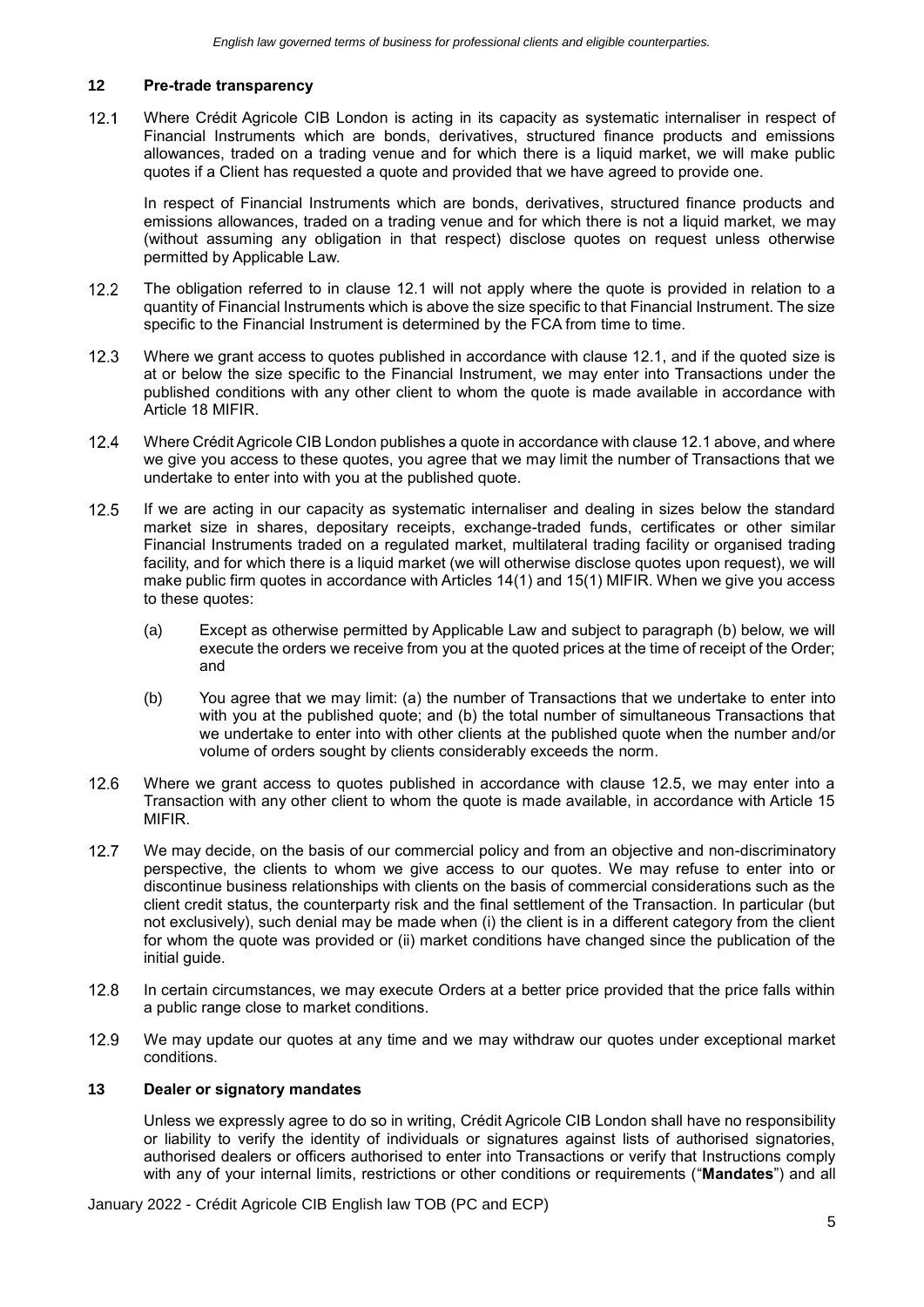such Mandates received by Crédit Agricole CIB London shall not impose any obligations, restrictions or liabilities on Crédit Agricole CIB London.

# **14 Orders**

- $14.1$ As a matter of principle, Crédit Agricole CIB London only executes transactions on the basis of an Indication of Interest from the Client. Crédit Agricole CIB London may decide to consider an Indication of Interest from a Client but is not obliged to contact the Client or to accept it. When receiving an Indication of Interest, we may contact Clients and provide a quote for the same or similar quantity, and at the same price or at a similar price as the one indicated by the Client at the time the Indication of Interest was previously expressed. This will be performed on a best efforts basis and does not amount to a guarantee or firm commitment to contact Clients nor give rise to an obligation to enter into a contract with a Client. The quote provided to the Client by Crédit Agricole CIB London in consideration of this Indication of Interest does not create any legal obligation for Crédit Agricole CIB London with respect to any client until that Client accepts the quote.
- $14.2$ Exceptionally, Crédit Agricole CIB London may at its sole discretion, agree to accept an Order. However, we are not under any obligation to accept Orders from Clients. We may at any time, and without any liability on our part, refuse to act upon, execute, transmit or otherwise implement an Order.

# **15 Order execution**

- $15.1$ Following acceptance of an Order, and unless executing such Order in accordance with the Client's specific Instructions and/or subject to any regulatory requirement, we have full discretion as to how to execute the Order. As a consequence of exercising our discretion, an Order may not be executed in full or in part and our ability to execute an Order in full may depend on the nature of the Order and market conditions.
- $15.2$ Following the execution of part of an Order, we will inform clients without undue delay. Any cancellation of Orders requires our prior agreement.
- 15.3 Following receipt of your specific Instructions on how to execute an Order, we will complete your Order in accordance with those Instructions, unless doing so would be contrary to laws and regulations or our policies and procedures, and in each case, we reserve the right to decline any Instruction for whatever reason, without any obligation to provide reasons.
- 15.4 If you are a Professional Client, you hereby consent to us executing your Orders in accordance with the Order Execution Policy that will be made available on our Website. The Order Execution Policy does not apply to our dealings with Eligible Counterparties.
- 15.5 We may use our reasonable endeavours to execute any Order promptly, but in accepting an Order we do not represent or warrant that it will be possible to execute such Order or that execution will be possible according to your Instructions. We may carry out an Order on your behalf only when the relevant market is open for dealings, and we may deal with any Instructions received outside market hours as soon as possible when that relevant market is next open for business (in accordance with the rules of that market).
- 15.6 We may, at any time, suspend or impose limits on the size or nature of Orders that we may accept.

# **16 Order aggregation**

To the extent permitted by Applicable Law, we may combine your Order with our own orders or those of any Crédit Agricole Group entities and orders of other clients when, in our good-faith opinion, we believe that doing so will work to your advantage and such aggregation is unlikely to work overall to the disadvantage of any client whose order is to be aggregated. Our Order Execution Policy that will be made available will provide for the fair allocation of aggregated orders and transactions, including how volume and price of orders determines allocation and the treatment of partial executions. Aggregation may result in your obtaining on some occasions a more favourable price and on others a less favourable price than if your Order had been executed separately. For you and each client whose order is to be aggregated, the effect of aggregation may work to your/its disadvantage in relation to a particular order.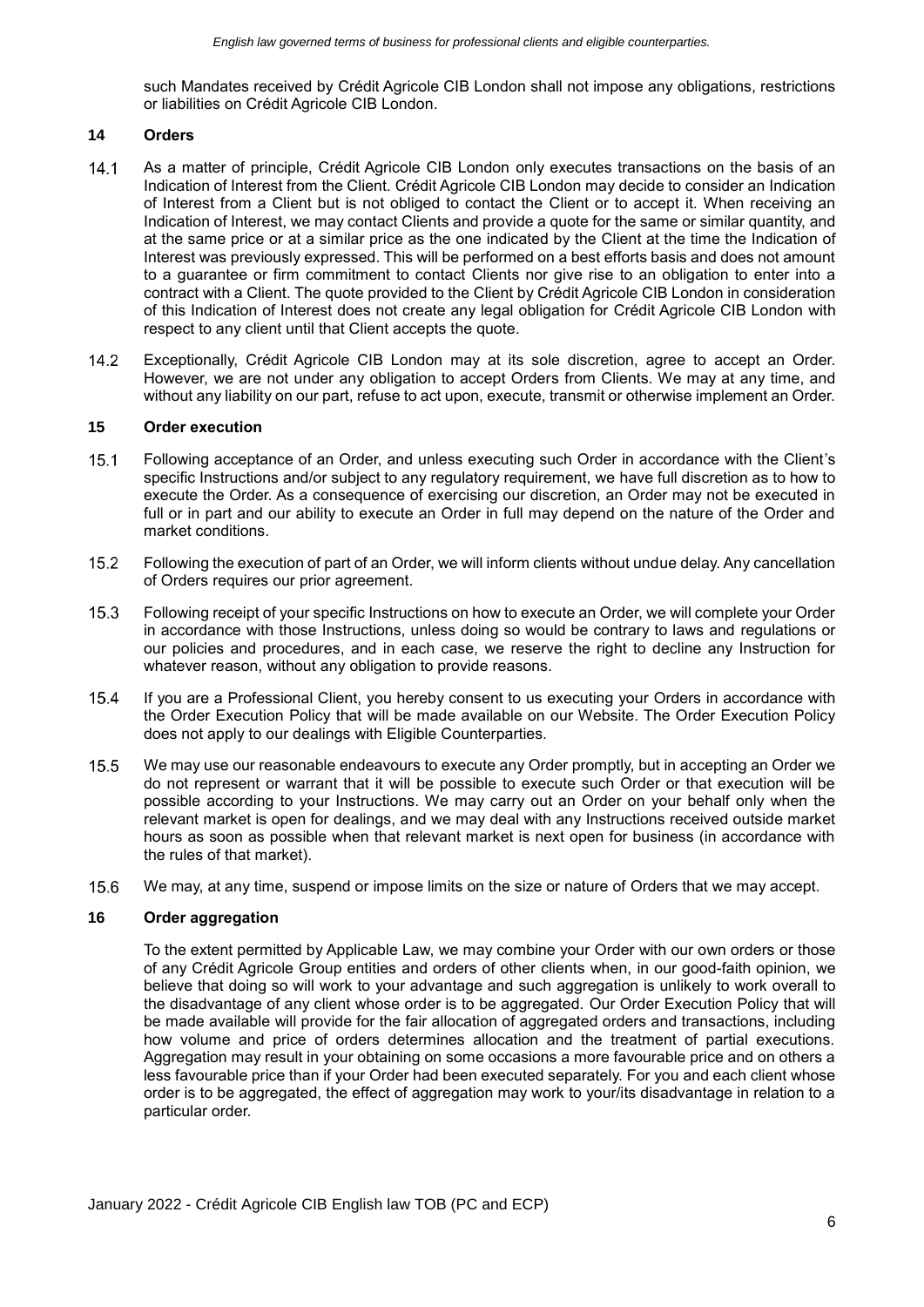# **17 Block Trading**

- $17.1$ To the extent that you enter into any single transaction (or block trade) in a capacity as agent on behalf of or for the benefit of more than one Disclosed Principal, to be allocated to each Disclosed Principal post trade, Crédit Agricole CIB London will allocate the transaction as agreed with you as agent. If we do not immediately agree on the allocation, we will allocate the transaction to each Disclosed Principal in our good faith discretion, which may be in a pro rata fashion. If we determine in good faith discretion that any portion of the transaction should not be allocated (each such portion, an "**Unallocated Portion**") to any Disclosed Principal due to a conflict with our internal procedures or external regulatory requirements, we shall (i) re-allocate any such Unallocated Portion first, to the other Disclosed Principals as agreed between us, or second, if the parties do not immediately agree, in our good faith discretion, which may be in a pro rata fashion to the other Disclosed Principals or (ii) cancel any Unallocated Portion to the extent such portion has not immediately been re-allocated to the other Disclosed Principals because the parties did not immediately agree on the re-allocation.
- $17.2$ If these block trading provisions apply and you are acting as an agent, you represent that (i) the entry into the transaction with any Disclosed Principal shall not constitute a breach of any other agreement and (ii) each Disclosed Principal meets minimum EU market-standard criteria for KYC, including antimoney laundering and terrorist financing standards, and no Disclosed Principal resides in a noncooperative tax jurisdiction as determined by the EU or the Republic of France.

## **18 The Services**

- $18.1$ Crédit Agricole CIB London may, but is not obliged by anything in the Terms to,:
	- (i) provide any Services at our discretion and subject to further documentation as we consider appropriate;
	- (ii) deal with you on our own account or as agent for you or a combination of the two;
	- (iii) do whatever we consider necessary or desirable or incidental to dealing with you and/or providing the Services to you;
	- (iv) delegate the performance of any Service or activity to an associated company or such other person or persons as we think fit, including but not limited to, entering into arrangements with clearing brokers or members of an exchange; or
	- (v) introduce you to such other person(s) as we consider in our discretion is necessary or desirable to perform certain Services or parts thereof.
- 18.2 Unless you otherwise notified us in writing, we shall provide the Services on the basis that there will be no restrictions on the type of investment or markets on which you wish your Transactions to be executed.
- $18.3$ In providing the Services, and unless expressly agreed otherwise in writing between us on a case by case basis, we will assume that you have the necessary expertise and experience to determine whether or not the risks associated with the Services are acceptable to you.
- 18.4 Except where we expressly agree otherwise on a case-by-case basis in writing in relation to any specific Transaction, in providing investment services other than investment advice (as order execution) we shall not provide you with investment advice as regards your financial position generally (as we do not provide Personal Recommendations). When providing Services other than investment advice, we will be unable to assess whether a particular product, Transaction or Service is suitable for you. You agree and acknowledge that you will be responsible for making your own independent assessment of the merits, suitability of any Transaction or Service to your particular circumstances and own investment objectives. You will take all decisions in relation to any Transaction or Services in reliance on your own judgement and, as you deem appropriate, in accordance with advice from your own professional advisers.
- 18.5 If we introduce you to another provider of investment services or activity, your relationship with that other person will be governed by documentation between you and that person. We will not be a party to that relationship and will not be liable for the actions of any such other person.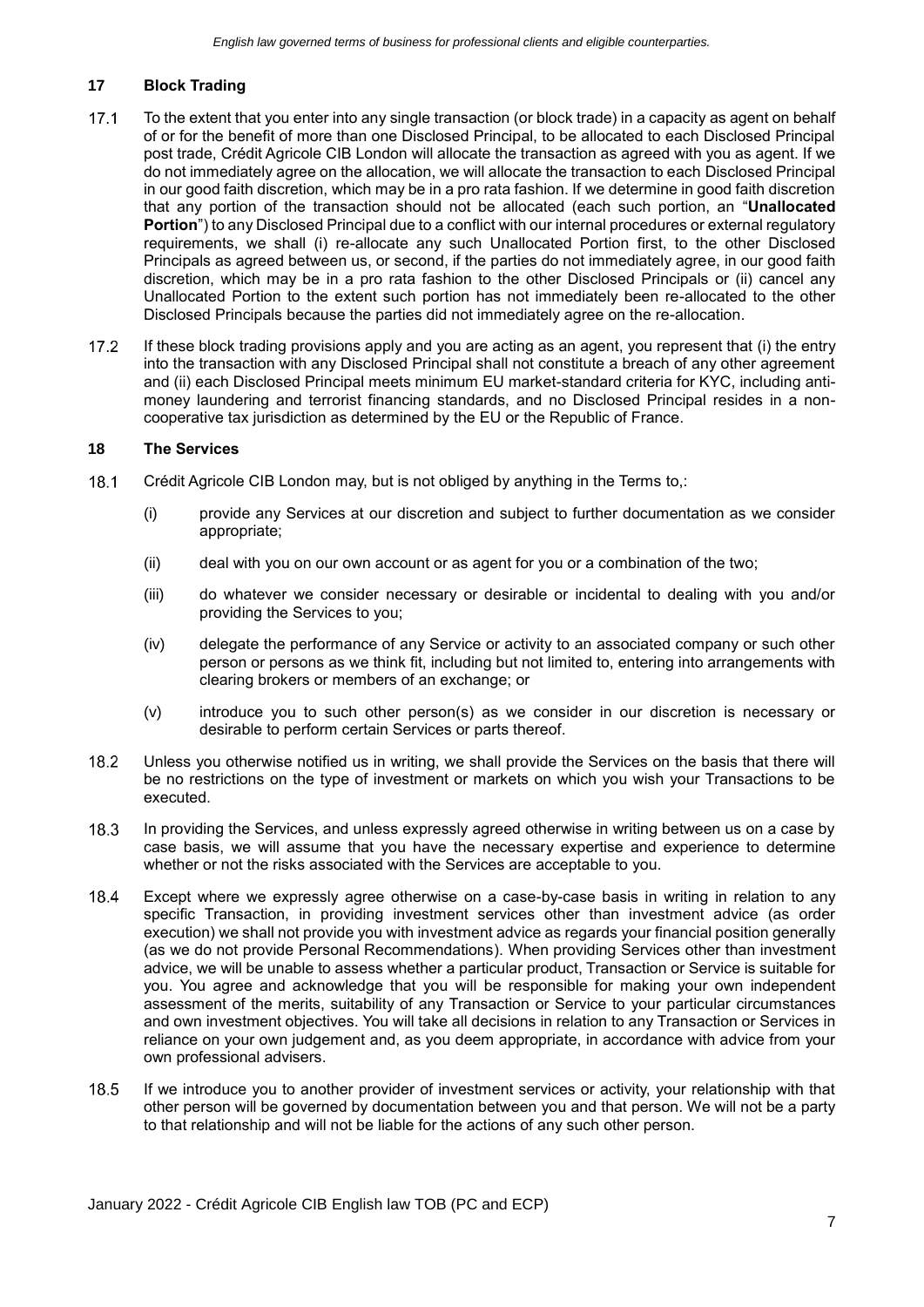18.6 All Services will be provided in compliance with the mandatory provisions of Applicable Law, which will take precedence if there is any conflict or inconsistency between these Terms and the mandatory provisions of Applicable Law.

## **19 Providing Instructions to Crédit Agricole CIB London**

- $19.1$ Instructions may be given orally or in writing, including by electronic means, unless we agree with you that Instructions in relation to a particular Service can be given only in a particular way. We may (but are not obliged to) ask you to confirm oral Instructions in writing or to confirm any Instructions by an authenticated messaging system acceptable to Crédit Agricole CIB London. In accordance with and pursuant to Applicable Law, verbal instructions may be recorded.
- $19.2$ We have no responsibility for Instructions that are inaccurate or not received by us or that are otherwise corrupted or incomplete, and may execute any Transaction on the terms actually received by us. You authorise us to act on any Instruction (by whatever means transmitted, whether or not confirmed in writing) which purports, and which we reasonably believe, without further enquiry as to the genuineness, authority or identity of the person giving or purporting to give those Instructions, to come from you or to have been given on your behalf.
- $19.3$ We may cancel an Instruction or Transaction, in whole or in part, where requested to do so by a regulator or pursuant to Applicable Law, or where a Transaction has been executed at a clearly erroneous price. Under Applicable Law, Orders which have not been executed by close of business on the relevant market may expire. A Transaction or Instruction is only binding on us when we confirm to you that it has been executed or otherwise successfully implemented. You will be bound by all executions (partial or otherwise) of Orders that we receive from you.
- 19.4 You agree on request by us to confirm any oral Instructions in writing, to ratify and confirm any Instructions given or purported to be given by you by any person purporting to act on your behalf and that electronic signatures made by you are legally binding on you.
- 19.5 Notwithstanding our general willingness to perform the Services, we are not under any obligation to accept, act on, confirm or verify any Instruction provided that where we decline to act on an Instruction, we will in good faith endeavour to notify you, without any obligation to provide reasons.
- 19.6 Subject to clause 2 (*Relationship with Client Documents*), in circumstances where we hold Financial Instruments on your behalf, we will not be obliged to take up or dispose of any rights, exercise any conversion, subscription or redemption rights, deal with take-overs or other offers or capital reorganisations or exercise any voting rights except where you give us written and timely Instructions to do so to the extent permitted by Applicable Law; provided we will not incur any material cost or liability due to the exercise of the same without reasonable compensation and/or indemnity. You acknowledge and agree that we will not become subject to any liability for failing to exercise any right or to procure any benefit for you for any reason, including to the extent we fail to act upon your instructions if we are acting or refraining to act in our good-faith discretion.
- 19.7 You acknowledge that data transmitted through any electronic system (including emails, instant messaging and Platforms) may not be encrypted and that it is possible, even if encrypted, that such data may be accessed or tampered with by unauthorised parties, may not arrive in the form transmitted or at all, and/or may become corrupted and/or may contain harmful or malicious code or programmes, and you agree to assume all risks arising out of or in connection with your use of the same.

#### **20 Conflicts of interest**

- $20.1$ When we perform a Service or enter into a Transaction, we may have an interest, relationship or arrangement that is material in relation to that Service or Transaction. Crédit Agricole CIB London operates and complies with Crédit Agricole Group's Conflicts of Interest Policy, and within the framework set out in its own Conflicts of Interest Policy (the "**Policy**"), a summary of which is available on the Website. We provide Services and conduct Transactions in accordance with this Policy.
- 20.2 You authorise us, notwithstanding any conflict of interest or the existence of a material interest on our part in any Service or in relation to any Transaction, to perform the Service or enter into the Transaction without informing you except where we are obliged to do so under the terms of the Policy. In such cases, we will disclose to you the nature, risks and mitigating factors associated with the conflict.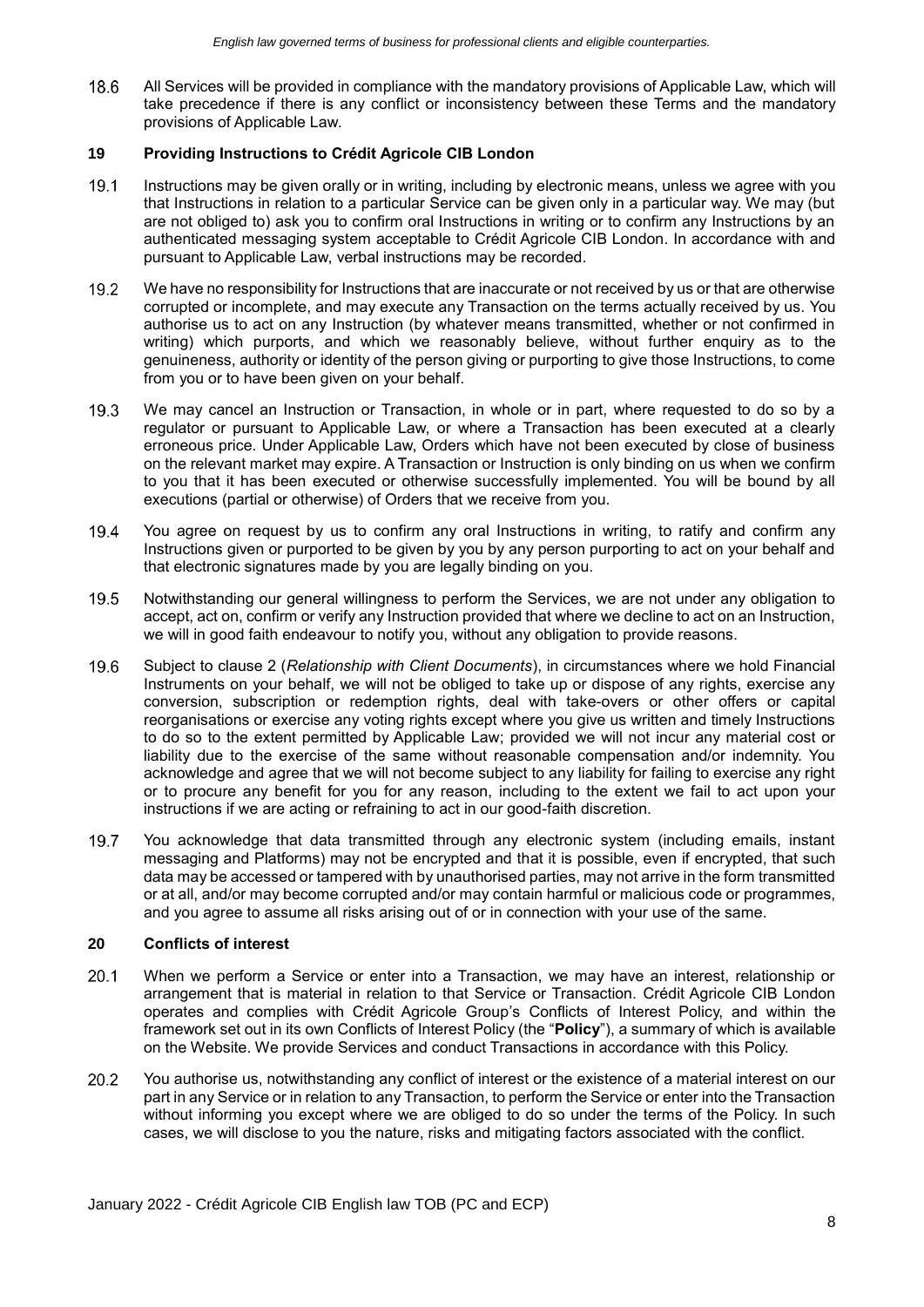## **21 Charges and remuneration**

- $21.1$ You agree to pay us any commissions, charges and fees agreed between you and Crédit Agricole CIB London upon demand and as notified from time to time. You agree also to reimburse us for all applicable costs, commissions, charges, fees, expenses and penalties, including without limitation, brokerage, clearing and settlement charges, and other fees of third parties in connection with the Services or any Transactions with us. You also agree to pay or reimburse us on demand for any Tax imposed by a Competent Authority in connection with the Services and/or Transactions (including stamp-duty or withholding tax, but excluding income tax). We may deduct funds at our discretion from any of your accounts with us to pay such amounts.
- 21.2 You agree that we may receive remuneration and commission as a result of performing the Services and/or in relation to the Transactions and from sharing charges with third parties, and our fees will not be reduced by that remuneration and/or commission.

## **22 Information on Costs and Charges**

In accordance with Applicable Law, Crédit Agricole CIB London will provide you in electronic format only with all information regarding costs and charges. We will, in good time before the provision of services to you, provide you with appropriate information in relation to the costs and charges in accordance with Applicable Law including in relation to: (a) the services we provide to you and/or the Financial Instruments available via the services; (b) information on how to pay such costs and charges; and (c) (if applicable) any third party payments we receive in connection with the services we provide to you. Unless indicated otherwise, information on costs is given for information purposes only. Costs to be paid shall be those communicated to the Client following the provision of the relevant Service. You agree that, where we have notified you that we have classified you as a Professional Client or Eligible Counterparty, to the extent permitted by Applicable Law we may provide you with more limited information on costs and charges than would otherwise normally be required under Applicable Law.

#### $22.1$ Full disclosure

Crédit Agricole CIB London will only provide you with information regarding costs and charges in accordance with Applicable Law, if it offers you investment advice or portfolio management. You agree that Crédit Agricole CIB London may provide you with information on costs and charges on an aggregated basis. Where we have only provided you with information on an aggregated basis, you may request an itemised breakdown which we will provide to you if and to the extent required by Applicable Law. If you consider that we have not provided you with any required information regarding costs and charges, please notify us.

#### $222$ Limited disclosure

For every other investment service offered to you by Crédit Agricole CIB London, you agree to a limited application of the detailed cost disclosure requirements where permitted by Article 50(1) (information on costs and associated charges) of the MIFID Delegated Regulation 2017/565 as it forms part of UK domestic law. We will provide you with information regarding costs and charges by way of a tariff grid which shows the maximum costs and charges we would apply for the contemplated Transaction, except where:

- (a) We have categorised you as a Professional Client and the Financial Instruments embed a derivative;
- (b) We have categorised you as an Eligible Counterparty, irrespective of the investment service provided, the Financial Instruments embed a derivative and you intend to offer such Financial Instruments to your clients.

You will find our tariff grids and other MIFID costs and charges documentation for this purpose on our Website. However, should you require more information on costs and charges, we will provide you with an itemised breakdown of all applicable cost and charges if, and to the extent, required by Applicable Law.

#### **23 Client money**

23.1 With respect to Services, any money held by us on your behalf in an account will be held as banker, not as trustee, and will therefore not be subject to the protections conferred by the FCA's Client Money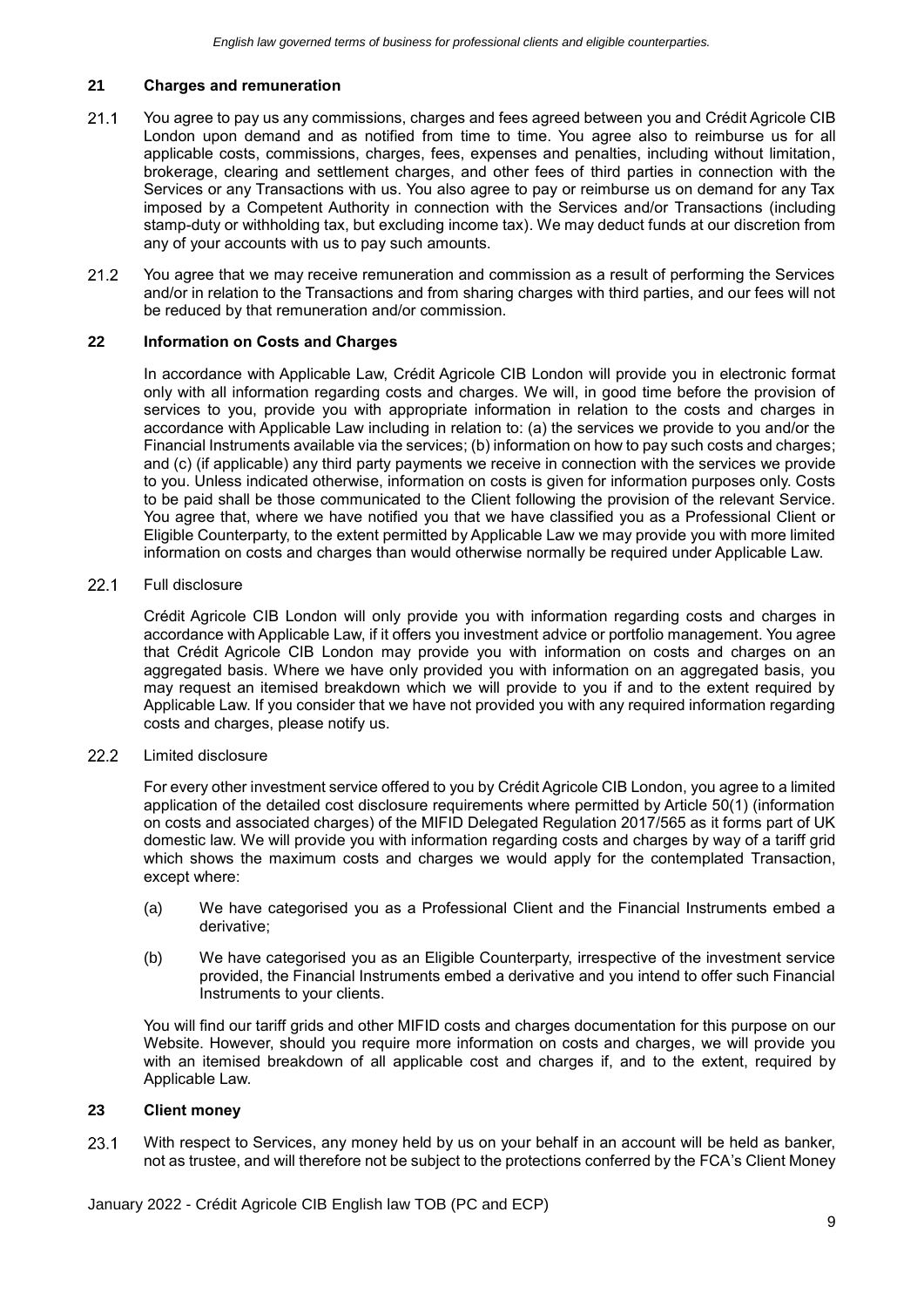Rules as set out in the Handbook (CASS 7). Such funds will not be segregated from the money of Crédit Agricole CIB London and may be used by it in the course of its business. As a result, if Crédit Agricole CIB London fails, the FCA's Client Money Distribution Rules (CASS 7A) will not apply to these sums and you will not be entitled to share in any distribution. You (or, where applicable, your Principal(s)) will therefore rank only as a general creditor of Crédit Agricole CIB London.

23.2 Where you have made an overpayment of less than £100 to Crédit Agricole CIB London, whether due to accounting reconciliation processes or otherwise, and such overpaid amount remains unclaimed 5 business days after making such overpayment, we may in our sole discretion write-off such overpaid amount.

#### **24 Pre-hedging and programme trades**

- $24.1$ We may at any time pre-hedge a Transaction and, in relation to Programme Trades, you agree that we are not obliged to inform you whether we act as principal or agent. You agree that to enable us to manage our risk position, we may take positions in Financial Instruments (including executing own account Transactions), and you agree that any profits or losses of such positions may be retained by us without any further disclosure to you. You acknowledge that any of these actions may affect the price paid or received by you in relation to a Financial Instrument included in a Programme Trade or any Transaction.
- 24.2 When you provide us with specific information for the purpose of obtaining a quote or request us to enter into a Transaction as your counterparty, such information, along with all other information available to us, may (subject to Applicable Law) be used by us to engage in trading, market making and risk management activities, including pre-hedging and hedging activities, without further disclosure to you.
- 24.3 Any pre-hedging or hedging transaction will be entered into with a view to managing risk and facilitating your Transaction and may be executed before, during and after receiving a live pricing request or firm order from you. Any pre-hedging or hedging transaction entered into by us may be at a different price from the price at which we execute your Transaction, and may affect the market prices or rates of, or liquidity for, the products you are buying or selling which may result in profit or loss for us.

## **25 Stabilisation**

We may effect Transactions that are subject to stabilisation (a price supporting process that may temporarily inflate the market price of a new issue). You agree that we owe you no duties in respect of legitimate stabilisation activities undertaken by us.

#### **26 Rights of security and power of sale**

Your attention is drawn to the fact that we have the following rights and powers over your Financial Instruments and money held by or for us on your behalf:

- (i) you agree that all your Financial Instruments and money held at any time by or for us shall be and remain a continuing security for the payment when due of all and any amounts owing in accordance with any Service or other matter under the Terms;
- (ii) these rights are without prejudice to any other rights of lien, set-off or combination of accounts we may have;
- (iii) you agree to execute such further documents and take such further action as we may reasonably require in order to enable Crédit Agricole CIB London to exercise its rights, to comply with any Applicable Law or to satisfy any market requirement;
- (iv) you undertake neither to create nor to have outstanding any security interest over, nor to agree to assign or transfer, any of the collateral transferred to us;
- (v) you agree that we may, free of any adverse interest of you or any other person, grant a security interest over the collateral provided by you to cover any of our obligations owed to third parties by virtue of the positions held by us for you; and
- (vi) in addition, and without prejudice to any rights which we may be entitled to under the Terms or any Applicable Law, we shall have a general lien and right of set-off on all property held by us on your behalf until your obligations are satisfied.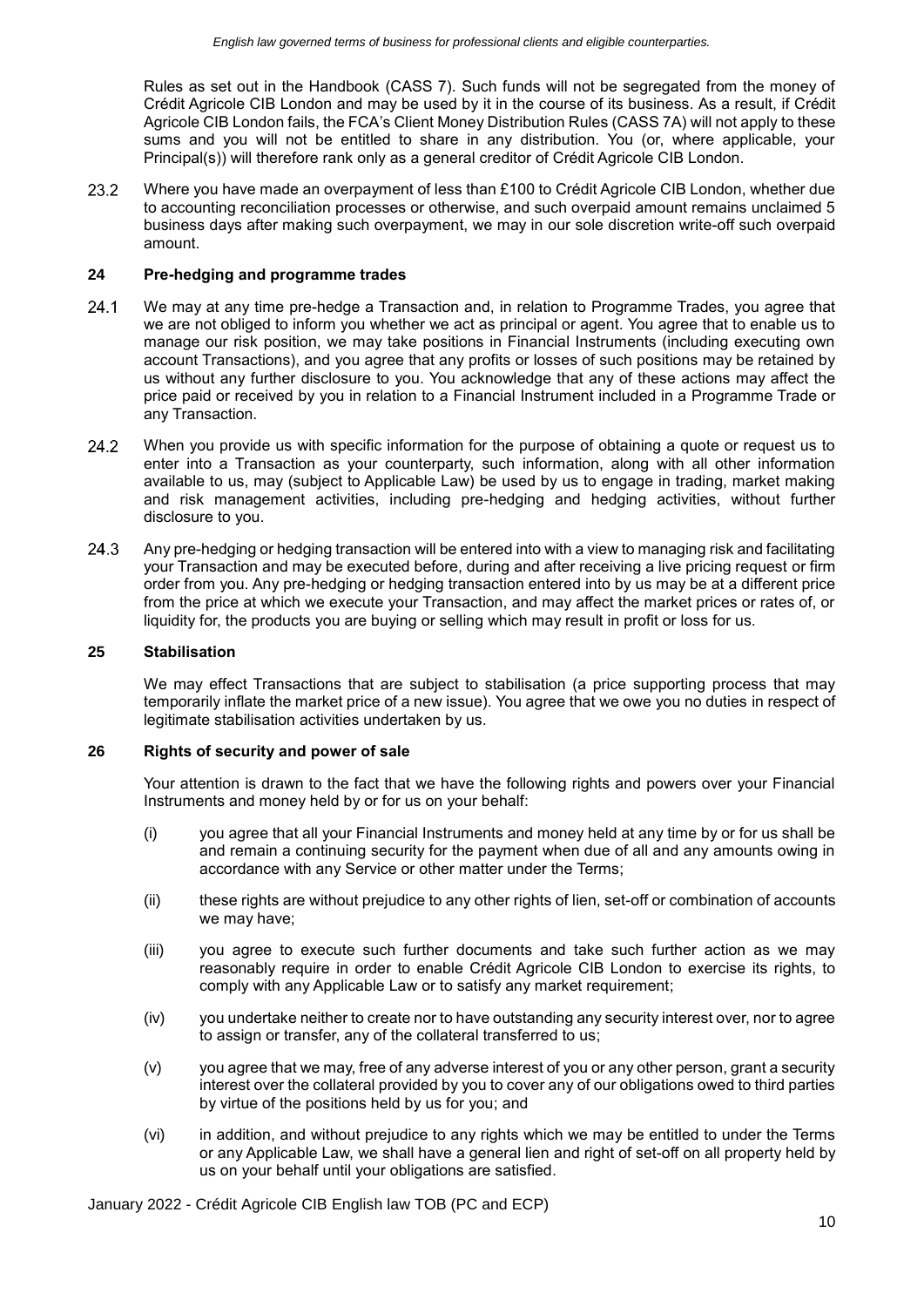The rights pursuant to this clause are supplemental to any rights to which we may be entitled pursuant to Applicable Law and pursuant to the Client Documents (unless otherwise expressly provided in the relevant Client Documents).

## **27 Lien and set-off**

- $27.1$ With respect to the Services, without prejudice and in addition to any general lien and/or right of setoff or similar right to which we may be entitled by Applicable Law, you hereby expressly grant to us a general lien over all or any part of your interest in any monies, securities or other property held or controlled by us for any purpose and the rights set out below.
- 27.2 We may, without prior notice to you at any time or times without restriction, combine or consolidate all or any accounts held by us in your name or on your behalf and set-off or transfer the whole or any part of the sum standing to the credit of any one or more accounts held by us in your name or on your behalf against or towards satisfaction of any obligations, in respect of any Services or Transactions (including, for the avoidance of doubt, any amount due under clause 39 hereof) or in any other respect whatsoever, regardless of the place of payment, booking branch or currency of those liabilities (including any amount owed by you under the Terms). If the liabilities are in different currencies, we can convert either sum at a market rate of exchange used in our usual course of business for the purpose of any combination, consolidation, set-off or transfer. We may pledge, hypothecate, sell and/or purchase any and all Financial Instruments in your accounts, and transfer money and or any Financial Instrument between accounts whenever we deem necessary, without notice to you, to satisfy this right of set-off.
- 27.3 For the avoidance of doubt, any rights pursuant to this clause shall be without prejudice to any specific arrangements with respect to liens, rights of set-off or similar rights set forth in the relevant Client Documents or pursuant to applicable law. Unless otherwise provided for in the Client Documents, the rights pursuant to this clause shall supplement any rights pursuant to the Client Documents.

## **28 Settlement and confirmations**

- 28.1 Where we carry out Transactions with or for you, we will send or arrange to have sent to you confirmations and/or statements of account in accordance with Crédit Agricole CIB London's standard procedures ("**Contract Notes**"). You agree we may send confirmations and contract notes by post, email, or any durable medium. Contract Notes are conclusive in respect of all information set out in them and shall be deemed to have been accepted by you if you do not object to their terms in writing within 24 hours of receipt by you. Contract Notes are, in the absence of manifest error, conclusive evidence of the matters to which they relate. It is your responsibility to promptly inform us (in any event prior to the settlement of any Transaction) of any change to your contact (including settlement) details, or of the non-receipt of a confirmation or a contract note, or if any confirmation or contract note that you have received from us is incorrect.
- 28.2 You may request information on the status of your Transaction at any time.
- 28.3 You will provide us with freely transferable cleared funds immediately available without any deduction (whether in respect of set-off, counter-claim, taxation or otherwise) in the currency of the relevant Contract Note or make good delivery of Financial Instruments or other assets to enable us to settle all deals for your account on the required settlement day. In addition, you will forthwith on demand put us in funds to enable us to discharge or settle any liability incurred or to be incurred in connection with any Services performed for your account. You hereby undertake to inform us when a sell Order is in respect of Financial Instruments where you know that you will not be able to make good delivery. You irrevocably authorise us to buy or borrow Financial Instruments to cover any liability of yours to deliver investments to us. We may debit any of your accounts with any Loss we suffer in this way. You will bear all costs and risks of payment and delivery to us or to our order upon settlement of any Transaction. Similarly, where we undertake Transactions on your behalf, delivery or payment by the other party to the Transaction is entirely at your risk. Our obligation to deliver Financial Instruments to you or to your account for the proceeds of the disposal of Financial Instruments will be conditional on prior receipt by us of appropriate documents or cleared funds from the other parties to the Transaction.
- 28.4 Our obligation to settle or deliver any Financial Instruments purchased by you is conditional upon receipt by us on or before the due date for settlement (or satisfactory confirmation of such receipt by our settlement agent) of all necessary documents, securities or funds due to be delivered by you or on your behalf on that date.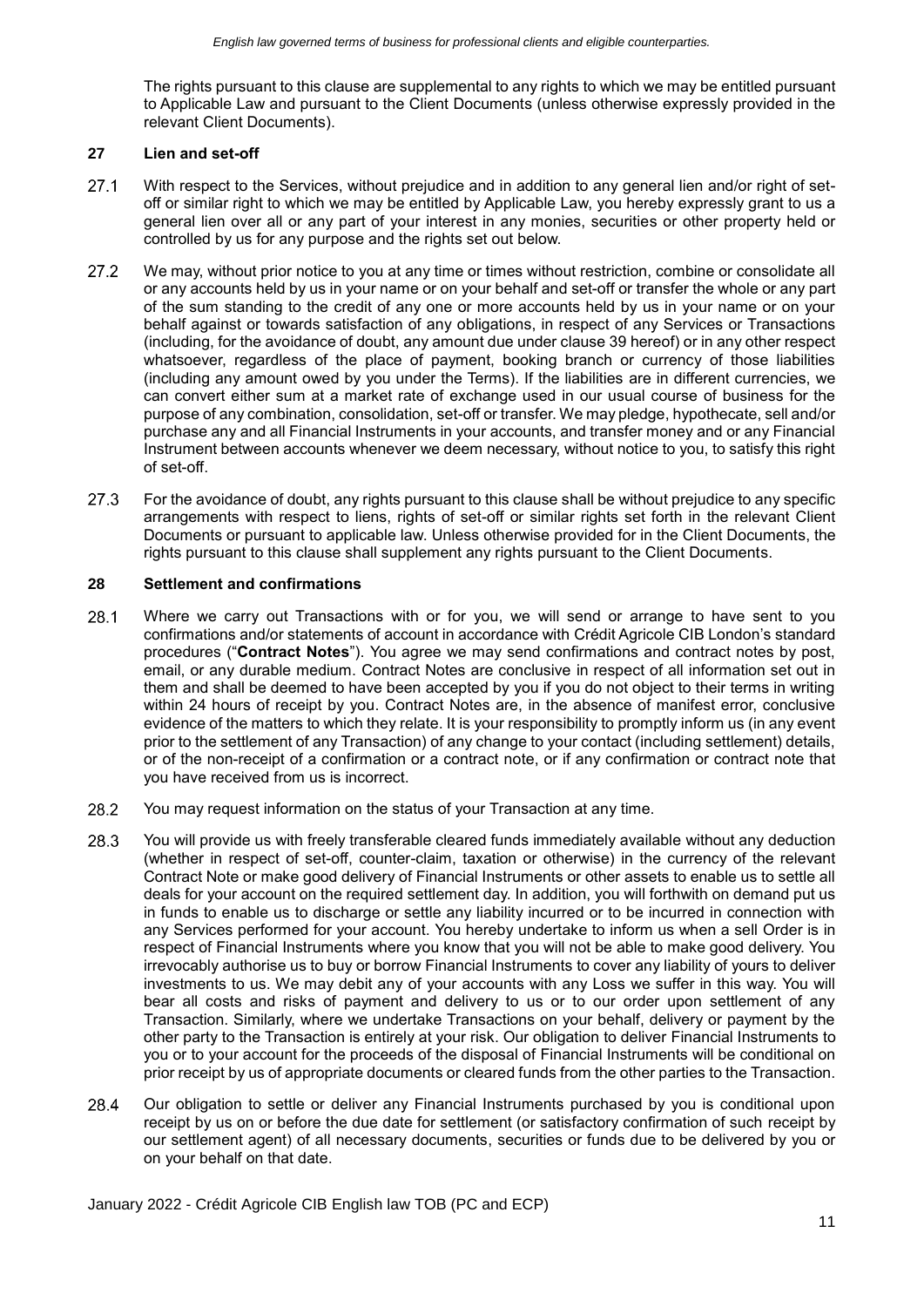28.5 Where, in respect of transactions that are subject to the CSDR, we are not able to deliver all of the securities for which we are committed within the framework of the initial transaction, we propose to make partial deliveries from the first day of default. Where, in respect of transactions that are subject to the CSDR, we have not had delivered to us securities to which we have a claim, we propose, from the first day of default a partial unwinding of the position on the part of its counterparty.

## **29 Interest**

Unless otherwise provided, we may charge you interest on (i) net debit balances in your accounts at the overnight rate customarily charged by us and on any other amounts due and owing to us and (ii) any security or instrument that you fail to deliver at a commercially reasonable rate determined by us. Interest will accrue on a daily basis and will be due and payable by you as a separate debt. Unless otherwise agreed, we will not pay interest to you on any credit balances in your accounts representing cash or liquid securities available for withdrawal without notice.

## **30 Margin payments**

Where we perform Services for you which require margin payments, you must immediately on demand deposit with us a margin payment in at least the amount demanded by us for the Service. You agree immediately on demand to make any payment to remedy a shortfall in the margin payment at any time when your account with us shows a debit balance or your margin requirement increases. Margin payments will be made in cash unless we expressly agree otherwise in writing.

#### **31 Representations and warranties**

- $31.1$ On a continuing basis, you represent and warrant that:
	- (i) you are duly organised and validly existing and in good standing under the laws of your jurisdiction;
	- (ii) you have the power and capacity to enter into and perform your obligations under the Terms and in respect of any Services and/or Transactions, you will obtain, maintain and comply with all authorisations, consents, approvals, resolutions, licences, exemptions, filings, notarisations or registrations necessary to enable you to perform your obligations under the Terms and in respect of any Services and/or Transactions;
	- (iii) you are capable of assessing the merits of and understanding (on your own behalf or through independent third party professional advice), and understand and accept, the terms, conditions and risks of any Transaction and/or any Service;
	- (iv) except to the extent that we have expressly agreed in writing that you may act as agent on behalf of one or more persons, you are acting for your own account and you have made your own independent decisions to enter into any Transaction and/or receive any Service and as to whether any Transaction/Service is appropriate or proper for you based upon your own judgement and/or upon advice from such advisers as you have deemed necessary, if any;
	- (v) except where we expressly agree otherwise on a case-by-case basis in relation to any specific Transactions, you are not relying on any communication (written or oral) from us as investment advice or as a recommendation to enter into any Transaction and/or receive any Service, it being understood by you that information and explanations related to any Transaction or Service shall not be considered investment advice or a recommendation to enter into any Transaction and/or receive any Service, nor shall any such communication (written or oral) be deemed to be an assurance or guarantee as to the expected results of any Transaction and/or any Service;
	- (vi) the Terms, the Services, the Transactions and the obligations created under or in respect of them are binding upon you and enforceable against you in accordance with their respective terms and do not and will not violate the terms of (a) any Applicable Law (b) any order or judgment of any court or other agency of government applicable to you or any of your assets or (c) any security interest or agreement by which you are bound or binding on any of your assets
	- (vii) all information provided by you to us in relation to any Services and/or any Transaction is true, complete, accurate and not misleading in all material respects;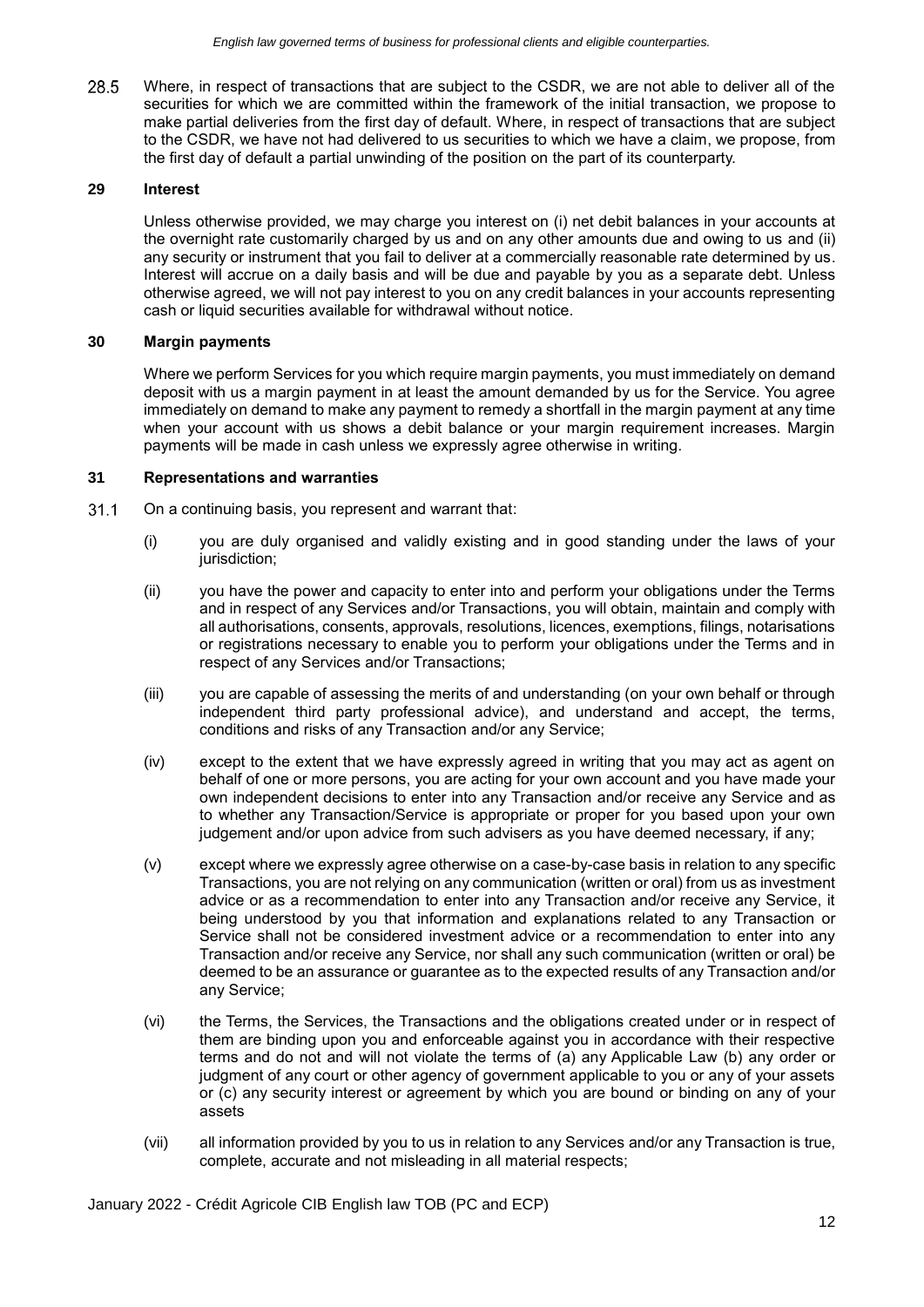- (viii) you are now and will be at all times in compliance with all Applicable Law, (including, without limitation, Anti-Money Laundering Laws, Anti-Corruption Laws and Sanctions) applicable in the jurisdiction(s) in which you operate or have a presence (or are deemed to operate or have a presence) or which are relevant to any of your activities or operations or any Service or Transaction;
- (ix) your use of the Service and performance of your obligations under the Transactions contemplated by the Terms does not and will not result in the breach of any Anti-Money Laundering Laws, Anti-Corruption Laws or Sanctions;
- (x) except where we have expressly agreed otherwise in writing, where you act on your own account in selling Financial Instruments to us or transferring cash or collateral to us, you are the sole legal and beneficial owner of all Financial Instruments, cash or collateral in respect of which you give us Instructions to perform a Service and all such Financial Instruments, cash and collateral are, is and will be free from any charge, lien, pledge or encumbrance except insofar as is granted in our favour; and
- (xi) you are and will be knowledgeable and experienced in the risks of entering into, and understand the risks associated with the Transactions and/or Services and you are capable of evaluating the merits and risks of such Transactions and/or Services and are financially able to sustain a total loss of funds resulting from any Service and/or Transaction performed for, with or in respect of you by us.
- $31.2$ Where you are acting as agent on behalf of another you represent, warrant and undertake on each date these Terms are in effect that:
	- (i) you have all the required consents, rights, power and authority to engage with us in all business you carry on with us on behalf of such person and to use their resources to meet any obligations incurred by you in relation to such business;
	- (ii) you and such person can make the representations and warranties set out in clause 31.1 above as if it were the party to these Terms;
	- (iii) you have the authority and power to bind that person or person(s) to these Terms and any Transactions entered into hereunder as principal;
	- (iv) such person will be able to perform any obligations (including, without limitation, settlement obligations) and satisfy any liability arising from or in connection with any Orders placed or Transactions entered into under these Terms;
	- $(v)$  to the best of your knowledge, such person is not in default in respect of any obligations under any contract or other agreement by which the person is bound and will not be in default as a result of you entering into the Terms or any Transaction on their behalf;
	- (vi) each Transaction entered into by you on behalf of such person will be consistent with any investment objectives and guidelines for such person as agreed between such person and you;
	- (vii) at all times there will be sufficient assets under your management or control to satisfy all of such person's obligations under all outstanding Transactions;
	- (viii) in the event of any amendment to the provisions contained in a relevant investment management agreement (or similar arrangement) between you and such person which would materially or legally affect that person's position in relation to the Terms, you undertake to disclose and notify us as soon as reasonably practicable of such amendment;
	- (ix) you have obtained, recorded and independently verified evidence of the identity of such person and, where appropriate, the identity of any underlying principal of such person, you have identified the source(s) of wealth and funds of such person and, where appropriate, any underlying principal of such person, and you have complied with all other client information requirements pursuant to Applicable Law;
	- (x) in entering into any Transaction on behalf of such person, you have no reason to believe that such person is subject to any restriction or prohibition from engaging in such Transaction under any Applicable Law or that we would be subject to any restriction or prohibition from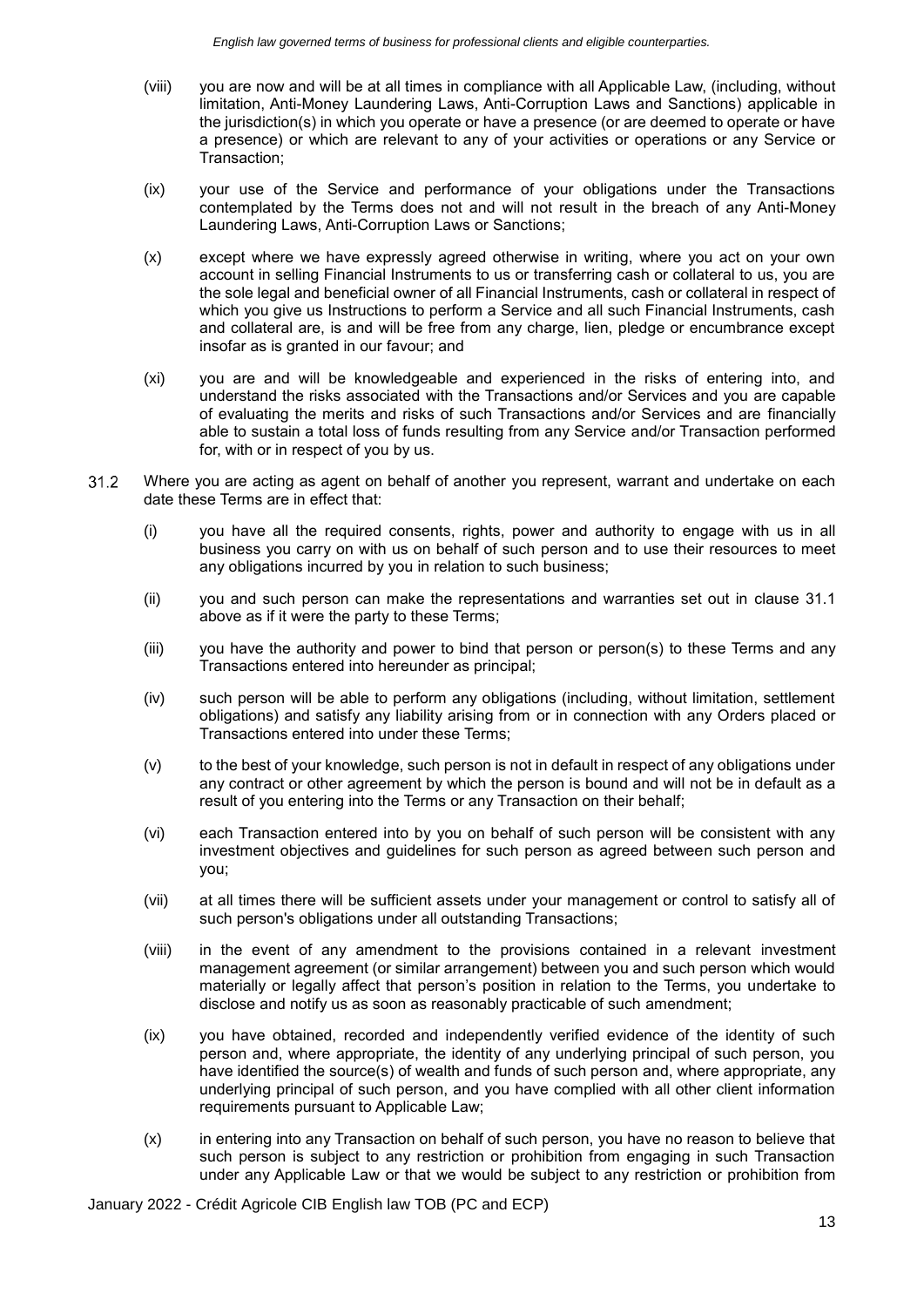engaging in such Transaction because of such person's identity, residence, nationality or place of incorporation or operation;

- (xi) notwithstanding any provision of these Terms to the contrary, you agree that, for settlement purposes only, we may settle directly with such person and shall be entitled to take any action to effect the same;
- (xii) in the event of a failure to settle any obligation to us due to such person not meeting its obligations, you will notify us of the full name and address of such person and render all reasonable assistance to us to obtain settlement (but without prejudice to any rights and obligations which may exist between you and us); and
- (xiii) you shall provide to us such information and evidence as we require to fulfill our obligations to such person under any Applicable Law.

## **32 General covenants**

- $32.1$ Upon request, you will provide us with any information that we reasonably require and you will notify us as soon as practicable of any information you reasonably believe to be material in relation to the provision by us of the Services and/or the Transactions.
- $32.2$ Where you have sold securities to us, you confirm that you are aware of and ensure compliance with all relevant short selling rules under Applicable Law, including those of the market where the sale will take place. You also confirm that you will adequately inform us of the nature of the sale and whether you have organised a stock loan transaction to cover any short sales.
- $32.3$ You agree that we are not acting as a fiduciary and, except where we expressly agree to do so in writing, nothing in these Terms, any Client Documents or any communication (whether written or oral) constitutes us as a trustee or fiduciary of you.
- $32.4$ You undertake that you will not use the Services and/or conduct any Transactions or any related activity contemplated by these Terms to directly or indirectly finance or facilitate any activity or transaction in a Sanctioned Country or in any manner that would breach any Anti-Money Laundering Laws, Anti-Corruption Laws or Sanctions or cause you or us to be in breach of any Anti-Money Laundering Laws, Anti-Corruption Laws or Sanctions.
- $32.5$ You will promptly supply information required by us in respect of any Instruction, payment or transfer or other operation relating to any Service or Transaction, including without limitation, the purpose, nature, destination and origin of funds and any supporting documents and other evidence in relation thereto and you agree that we shall have the right to suspend or delay executing or processing any Instruction or other operation to carry out such investigations with respect to any information or transaction as we, in our sole discretion deem necessary for the purposes of compliance with Anti-Money Laundering Laws, Anti-Corruption Laws or Sanctions.
- $32.6$ You agree that we shall have the right to reject or suspend any payment or transfer relating to any Service or Transaction (and to block or freeze the related funds or any account) or otherwise to take any action in relation to any Transaction or Service, where we determine in our sole discretion that any such payment or transfer may cause a breach of any Anti-Money Laundering Laws, Anti-Corruption Laws or Sanctions.
- 32.7 You agree that we shall not be liable to you or any other party for any delay in or refusal of any Instruction, Transaction or Service, for the blocking or freezing of any account or funds or otherwise in connection with our investigation of any information or transaction relating to any Instruction, Transaction or Service or for any other action taken by us to comply with Anti-Money Laundering Laws, Anti-Corruption Laws or Sanctions.

#### **33 Indemnity and exclusion of liability**

 $33.1$ Neither we nor our directors, officers, agents or employees will be liable to you for any Loss suffered by you arising out of or in connection with any act or omission in relation to the Terms, howsoever caused, unless such Loss results from our fraud or wilful default. In particular, we are under no liability for any Loss you incur by reason of any delay or change in market conditions before any particular Service or Transaction is effected. Neither we nor our directors, officers, agents or employees will be liable to you for any Loss suffered by you arising out of or in connection with any third party who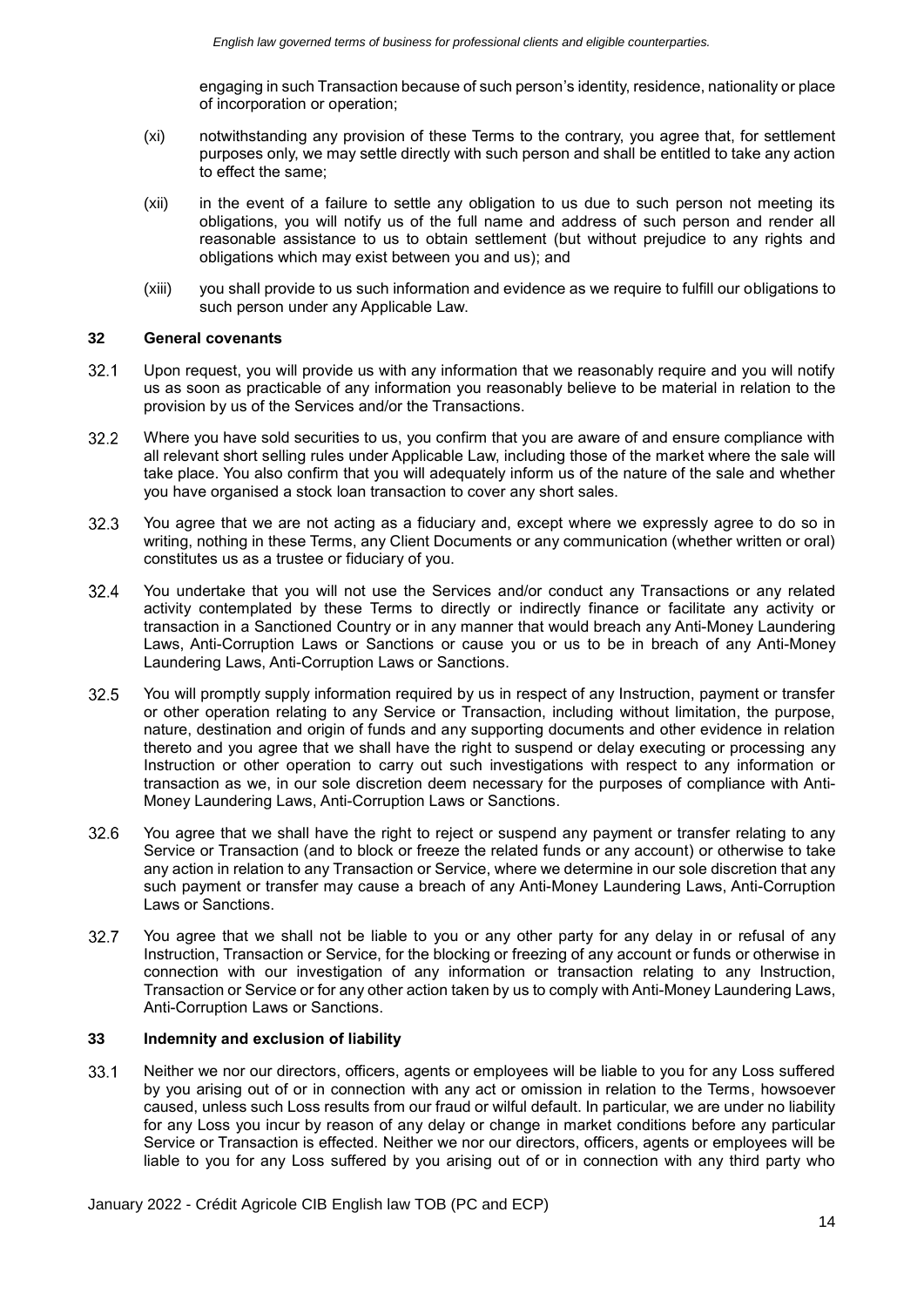performs services pursuant to these Terms howsoever caused, unless caused by fraud or willful default in the selection of such third parties by us. In no event shall we or any of our directors, officers, agents or employees be liable to you for any consequential, indirect, punitive, special or incidental damages, liabilities, claims, losses, expenses, awards, proceedings or costs howsoever caused.

- 33.2 Nothing in these Terms will exclude or restrict any obligation that we have under the FCA Handbook and/or PRA rules in relation to you and any liability which we may incur under the rules of the FCA, PRA or the Financial Services and Markets Act 2000, or any amendment thereof, in respect of a breach of any such obligation.
- 33.3 You agree to indemnify and keep us and our directors, officers, agents and employees indemnified against all costs, claims, liabilities and expenses arising out of or in connection with any breach by you of your obligations to us under the Terms.
- 33.4 If any Regulatory Authority takes any action, which affects any Service or Transaction, you agree that we may take any steps which we consider necessary or desirable in order to comply with such action and/or mitigate any Loss which is or may be incurred by us as a result of such action. You agree that any such steps will be binding on you and you agree that such steps shall not give rise to any liability for us.

## **34 Confidentiality**

- $34.1$ Except as required by Applicable Law, neither we nor any entity of the Crédit Agricole Group shall disclose to you or take into consideration any act, matter or thing if in so doing, we might be in breach of any duty of confidence to any other person, howsoever arising; or if such act, matter or thing does not come to the actual notice of any of our directors, employees or agents who are executing any Transaction or otherwise providing any Services to you.
- 34.2 We are subject to professional secrecy obligations in accordance with Applicable Law. Subject to any Client Documents between you and us, we undertake to keep all information we receive from you in connection with these Terms and any Transaction private and confidential (the "**Confidential Information**"). You agree that we may disclose your Confidential Information without your prior consent:
	- (i) to any member of the Crédit Agricole Group and any of our or their officers, directors, employees, professional advisers, auditors, agents or service providers as we or they shall consider appropriate;
	- (ii) to anyone to whom we may sell, assign or transfer any of our rights, benefits or obligations in respect of you, a Service and/or a Transaction or who may enter into, invest or participate in or otherwise finance any other transaction under which payments may be made by reference to you, a Service and/or a Transaction;
	- (iii) to rating agencies for the purpose of rating/scoring financial products;
	- (iv) to anyone to whom information is required or requested to be disclosed by any court of competent jurisdiction or any governmental, banking, treasury, taxation or other regulatory authority (including the PRA and the FCA) or similar body, the rules of any exchange or pursuant to any Applicable Law;
	- (v) to persons with whom we negotiate, contract or perform transactions, where the information to be disclosed is considered necessary by Crédit Agricole CIB London, including to a person (i) that we consider an actual or potential purchaser or transferee of any transaction or obligation (or part therefore or interest therein) or (ii) to whom we may directly or indirectly outsource a related service or task;
	- (vi) to anyone to whom we disclose information in connection with, and for the purposes of, any litigation, arbitration, administrative or other investigations, proceedings or disputes;
	- (vii) to any trade repository to the extent required or permitted by any Applicable Law, including outside of the European Union, which mandates reporting and/or retention of transaction and similar information or to the extent required by any Applicable Law regarding reporting and/or retention of transaction and similar information in accordance with which the other party is required or accustomed to act,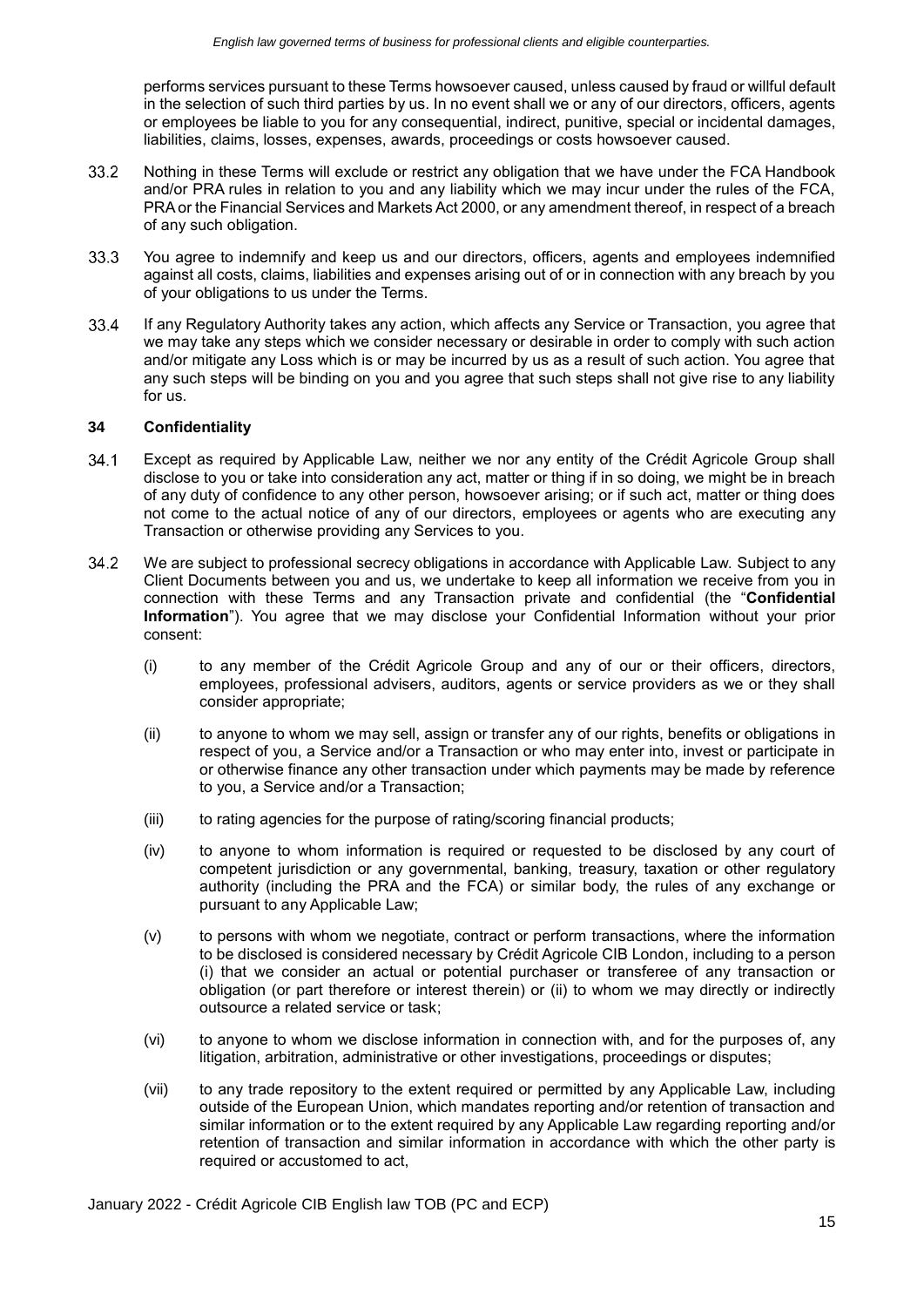or to third parties in other circumstances with your prior written consent.

- 34.3 Any information which: (i) was already in our possession prior to receipt from you; (ii) was or becomes available in the public domain other than as a result of disclosure by us in breach of our confidentiality obligations in clause 34.2 above; (iii) is provided to us by a third party whom we did not know may be under an obligation of confidentiality to you; or (iv) was or is independently developed by us, is not Confidential Information.
- 34.4 If any Regulatory Authority makes any enquiry of us in relation to the Services we provide to you and/or in relation to a Transaction, you agree to co-operate fully with us in responding to such enquiry and agree to promptly provide any information required by the Regulatory Authority or as we may reasonably require.

#### **35 Use of personal data**

- $35.1$ All Personal Data the Client supplies to Crédit Agricole CIB London in relation to itself or the Data Subjects will be treated in accordance with the provisions of the General Data Protection Regulation 2016/679 (hereinafter the "**GDPR**") and the UK Data Protection Act 2018. We may, as Controller, record, retain, use and otherwise Process records and information about Data Subjects, including Personal Data, for the purposes of providing the Services and/or Transactions.
- 35.2 Those Personal Data may be disclosed for the purposes of the Services and/or Transactions to third parties (including regulatory authorities) in jurisdictions inside or outside the EEA, including jurisdictions that may not necessarily provide an equivalent or adequate level of protection for data. Those transfers of Personal Data are governed by standard data protection clauses approved by the European Commission, ensuring the protection and security of these Personal Data. Such Personal Data will be retained by us for the duration necessary to the Processing, and we may retain the Personal Data after you cease to be a Client for legal, regulatory and fraud prevention purposes. In accordance with the provisions of the UK Data Protection Act 2018 and the GDPR, Data Subjects may without charge object to the Processing of Personal Data for the purposes of direct marketing or if such Processing causes unwarranted and substantial damage or distress, by contacting Crédit Agricole CIB London at the following e-mail address: [externalcommunications@ca-cib.com,](mailto:gdpr-gmd@ca-cib.com) or by post to the following mail address: Communication Externe / Direction de la Communication / Crédit Agricole Corporate and Investment Bank, MIFID Services, 12 place des États-Unis - CS 70052, 92 547 Montrouge Cedex, France. You may exercise these rights:
	- (i) by contacting your relationship manager or your usual commercial contact;
	- (ii) by writing to the following address: Crédit Agricole CIB London Phil Cooper / Head of Compliance – 5 Appold Street, London, EC2A 2DA; or
	- (iii) by contacting the Data Protection Office: dcp@ca-cib.com

For more information, please refer to the Crédit Agricole CIB Website: Personal Data | Crédit Agricole CIB (ca-cib.com)

- $35.3$ If you are a natural person, you hereby acknowledge having read this clause and consent to the Processing of your Personal Data as set out in this clause.
- 35.4 If you are a legal person and if Personal Data concerns your employees, agents, delegates and legal representatives, you undertake and warrant that you have brought to the attention of such Data Subjects this clause and, where consent is required, that you obtained the consent of such Data Subjects to the Processing of their Personal Data as set out in this clause. In the event that you do not comply with this undertaking and warranty, you agree to indemnify us fully against any damage, loss, cost or liability (including, without limitation, legal fees and the cost of enforcing this indemnity) arising out of breach by you of the warranty set out in this clause 35.

# **36 Intellectual Property**

36.1 All intellectual property rights of any kind whatsoever (including, but not limited to, technology, products, research and development activities, patents, patent applications, know-how, trademarks, trademark applications, designs, copyright, logos, database rights or other similar rights) contained in any services, materials (electronic, hardcopy or otherwise), data, information or other content (the "**Materials**") which we provide or make available to you during the provision of the Services and/or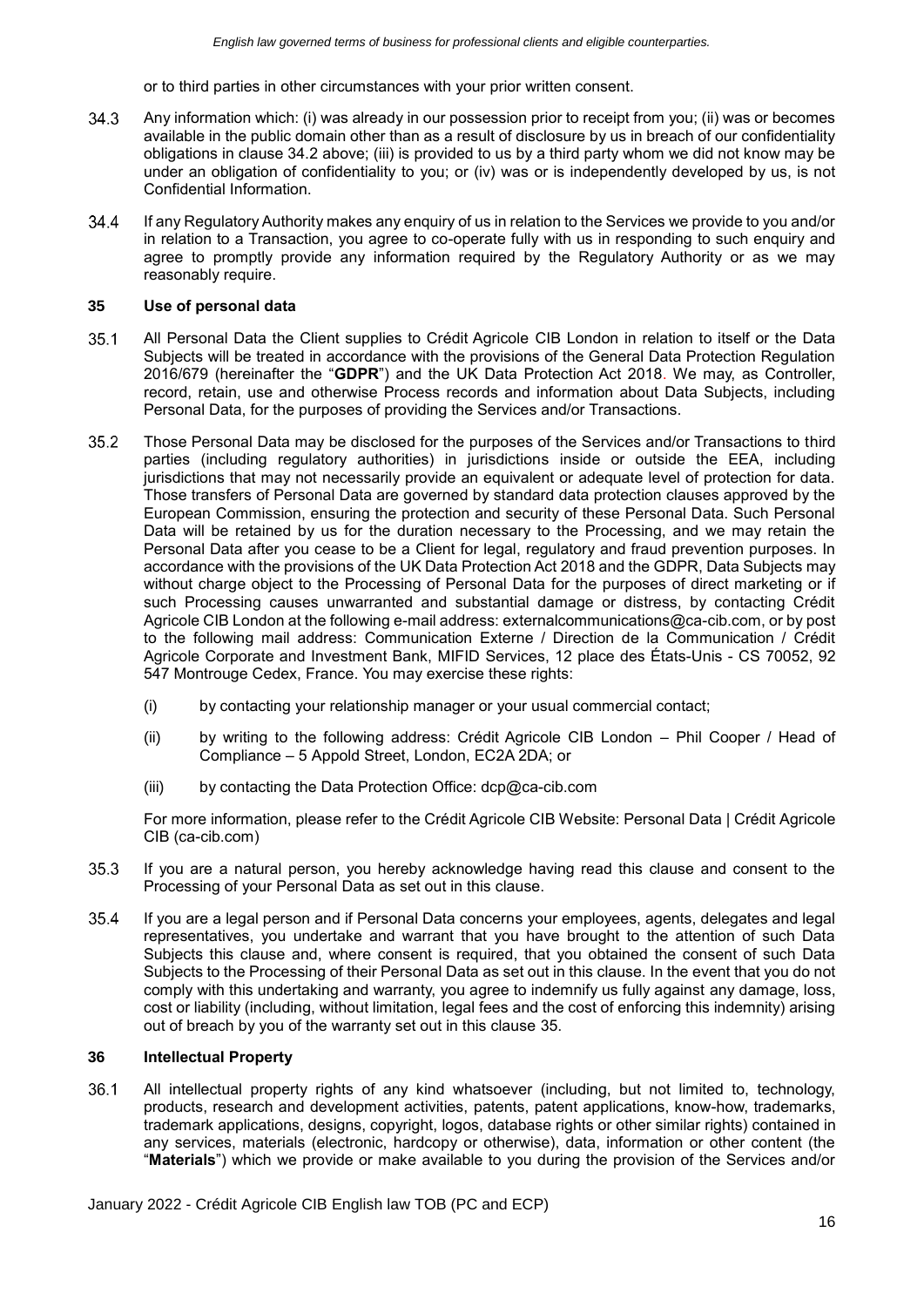Transactions shall remain the property of Crédit Agricole CIB London. You acknowledge that, unless agreed in writing, you shall not obtain any right or interest of any kind in the Materials. Nothing in these Terms shall be construed to grant you any rights, by licence or otherwise, to any Materials or other intellectual property belonging to Crédit Agricole CIB London.

- 36.2 In confirmation of Crédit Agricole CIB London's rights, title and interest in the Materials as set forth in clause 36.1, you hereby assign to Crédit Agricole CIB London all of its right, title and interest in and to the Materials.
- 36.3 We will have the right to conduct all claims, disputes and proceedings relating to our intellectual property rights (including any proceedings to which you are a party), and will, in our sole discretion, decide what action, if any, to take in respect of any such claim, dispute or proceedings.

# **37 Events of Default of Undocumented Trades**

- $37.1$ In respect of Undocumented Trades only, if you or any credit support provider (including any guarantor) enters into an Event of Default or:
	- (a) fail to pay or deliver under any Undocumented Trade and payment or delivery is not made within one (1) Business Day of the due date thereof; or
	- (b) become subject to a Potential Event of Default; or
	- (c) disaffirm, repudiate, disclaim or reject, in whole or in part, or challenge the validity or enforceability of that Undocumented Trade,

then upon written notice to you, Crédit Agricole CIB London may:

- (i) immediately terminate that Undocumented Trade, and any other Undocumented Trades between Crédit Agricole CIB London and you;
- (ii) terminate the performance of any Undocumented Trades without prejudice to the terms and conditions of any existing Client Documents between us;
- (iii) mitigate actual or potential losses in a manner that Crédit Agricole CIB London considers to be commercially reasonable under the circumstances, including, without limitation, by setting off mutual debts and credits arising under any terminated Undocumented Trades; and/or
- (iv) cease to enter into any further Undocumented Trades or Transactions, or provide any further Services to you.
- 37.2 Crédit Agricole CIB London may withhold or condition payment or performance if any of the events described in clause 37.1(a), (b) or (c) actually occur, or if Crédit Agricole CIB London has reasonable belief that any of the events described in clause 37.1(a) or (b) could potentially occur, before the termination and full and final settlement of any Transactions, with the giving of notice or the lapse of time or both.

# **38 Transactions/Services accessed through Platforms**

- 38.1 From time to time we may provide a Service or Transaction through a Platform, and the terms of any such Platform Agreement will apply. Without prejudice to clause 2 (*Relationship with Client Documents*) and in connection only with the use of Platforms, in the event of conflict or inconsistency between a Platform Agreement and the Terms, with respect to that conflict or inconsistency, the Platform Agreement will prevail. You agree that you will access and use a Platform in conformity with the relevant Platform Agreement.
- 38.2 Subject to your confirming otherwise in writing, you agree that you are not a 'consumer' as defined in the E-Commerce Directive, that is, you are not dealing as an individual, or if you are, you are dealing in the course of your trade, business or profession. On the basis that you are a non-consumer, you agree and confirm that we are not required to (i) make any disclosures which a non-consumer may agree not to require, and (ii) comply with certain requirements relating to the receipt and the placing of Orders which a non-consumer may agree not to require.
- 38.3 Where specific equipment, accounts, software, browsers, protocols or connections are required to access a Platform, it is your responsibility to obtain and maintain them, unless we notify you otherwise.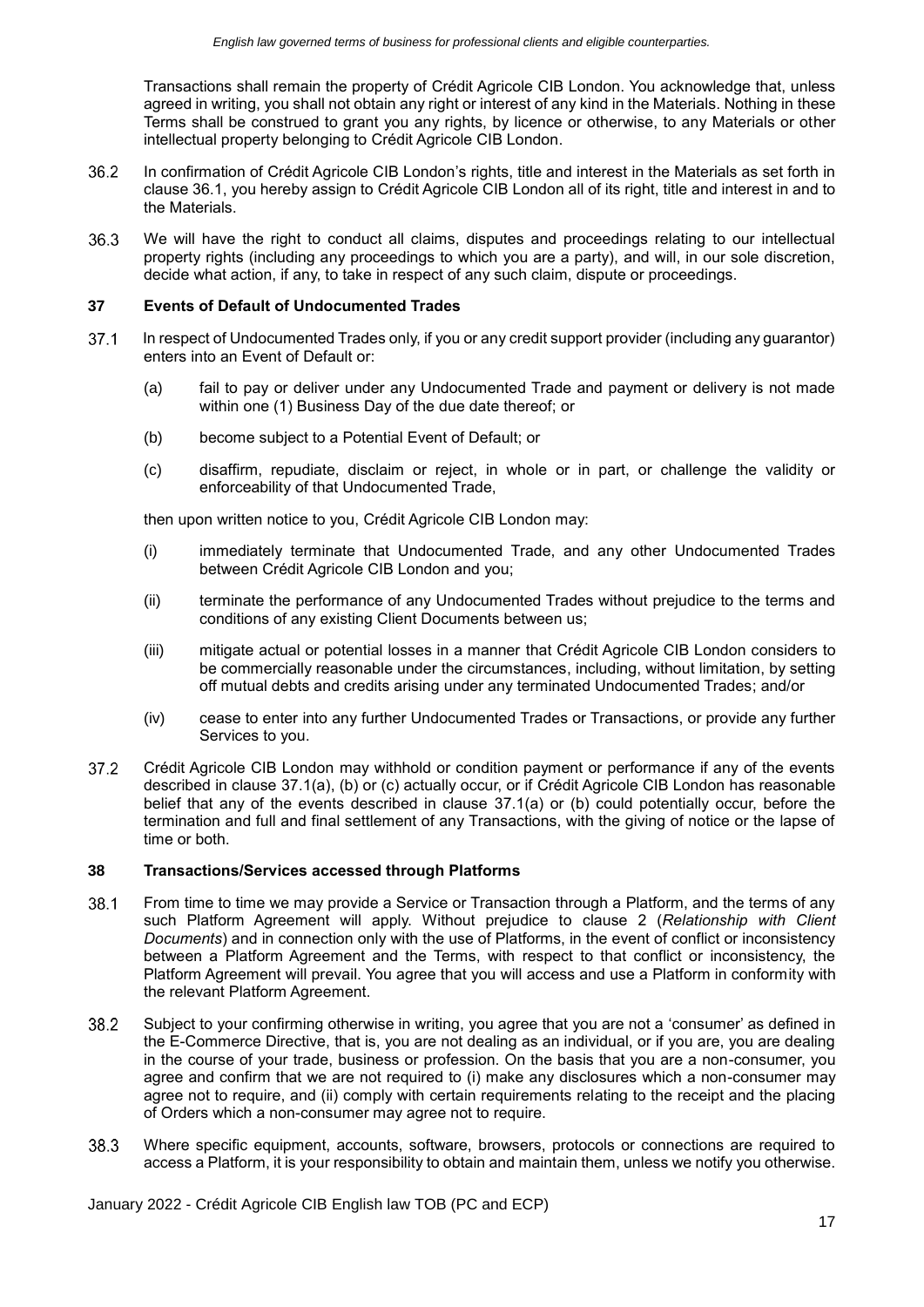You also agree that you are responsible for the administration and use by you of any such Platform, including all record keeping and file back-ups, and, except where Crédit Agricole CIB London expressly agrees otherwise in writing, that Crédit Agricole CIB London has no liability in respect of the same.

38.4 You agree to assume the entire risk of your use of any Platform and that you are responsible for any Orders submitted using your Platform Login to a Platform and you agree to honour any Transactions completed through a Platform as result of an Order from you, whether or not such Transaction occurred due to a breach of the security requirements or otherwise. You agree that we will not be liable to you for any Loss caused by the failure of an Order to be received or a Transaction to be completed, however such failure arises.

## **39 Open Positions**

- 39.1 Except as otherwise stated or agreed, we shall not be held liable for any action taken or not taken regarding any Open Position unless we receive an Instruction from you in accordance with the terms of the applicable Transaction.
- 39.2 We retain the right to limit and/or maintain the size of your Open Positions, including, in our sole discretion, unwinding, closing out, cancelling or otherwise terminating or allowing to expire an Open Position.
- 39.3 Notwithstanding clause 28.5, but subject to Applicable Law, Crédit Agricole CIB London may, in its sole discretion, close out Open Positions rather than follow market or industry standard buy-in procedures (including implied procedures) if it believes in good faith that the Client is in financial distress and may not be able to perform.
- 39.4 In relation to any Open Position that you have with us, we may enter into an equivalent open position on the relevant market in accordance with Applicable Law, to reflect our rights and obligations under the corresponding Open Position with you. Where any action taken in accordance with Applicable Law by us or a third party affects any of your Open Positions, we will make such modifications to the terms of the Open Position as necessary to reflect such action.

## **40 Reporting on Cross Border arrangements**

Directive (UE) 2011/16 as amended by Directive 2018/822/EU of 25 May 2018 as regards mandatory automatic exchange of information in the field of taxation in relation to reportable cross-border arrangements ("DAC 6") implemented in the European Member States and in the United Kingdom (the "DAC 6 Implementing Legislation") introduces mandatory disclosure rules for intermediaries, and as the case may be, for taxpayers, on reportable cross-border arrangements, that have at least one of the characteristics or features that presents an indication of a potential risk of tax avoidance ("Hallmarks"), as defined in the DAC 6 transposed in the DAC 6 Implementing Legislation. Reference to DAC 6 or to DAC 6 Implementing Legislation, shall be construed as a reference to the same as it may be amended, supplemented, modified or re-enacted from time to time. As a result of DAC 6 Implementing Legislation, the Client hereby expressly acknowledges and agrees that, each time Crédit Agricole CIB London will act as intermediary, as defined by DAC 6 Implementing Legislation, Crédit Agricole CIB London will be legally required to disclose information including confidential information on certain services or transactions if they were to qualify as "reportable arrangements" based on the Hallmarks, subject to any banking secrecy the intermediary may be bound by and, except if the disclosure of the information has already been made by another intermediary or by the Client itself.

# **41 FATCA**

FATCA Regulation obliges the non US financial institutions to (i) provide the U.S. tax administration with information on Clients with accounts on their books and identified as U.S. persons, pursuant to this regulation, and (ii) apply a 30% FATCA withholding tax on certain payments made to recalcitrant account holders or other financial institutions that do not comply with FATCA regulation ("Non-Participating Foreign Financial Institutions"). FATCA is particularly complex. It is your responsibility to consult your own tax advisor on the potential consequences arising from executing the Transactions depending on your status under FATCA Regulation. You thus acknowledge that you are informed of such consequences, and particularly of Crédit Agricole CIB London's obligations to (i) collect information, (ii) report to the IRS either directly or through the relevant local tax authorities and (iii) withhold. Crédit Agricole CIB London has an obligation to comply with FATCA as a "Reporting Financial Institution" in accordance with the applicable intergovernmental agreement between the United States of America and the UK as a "Participating Foreign Financial Institution" under a FFI agreement with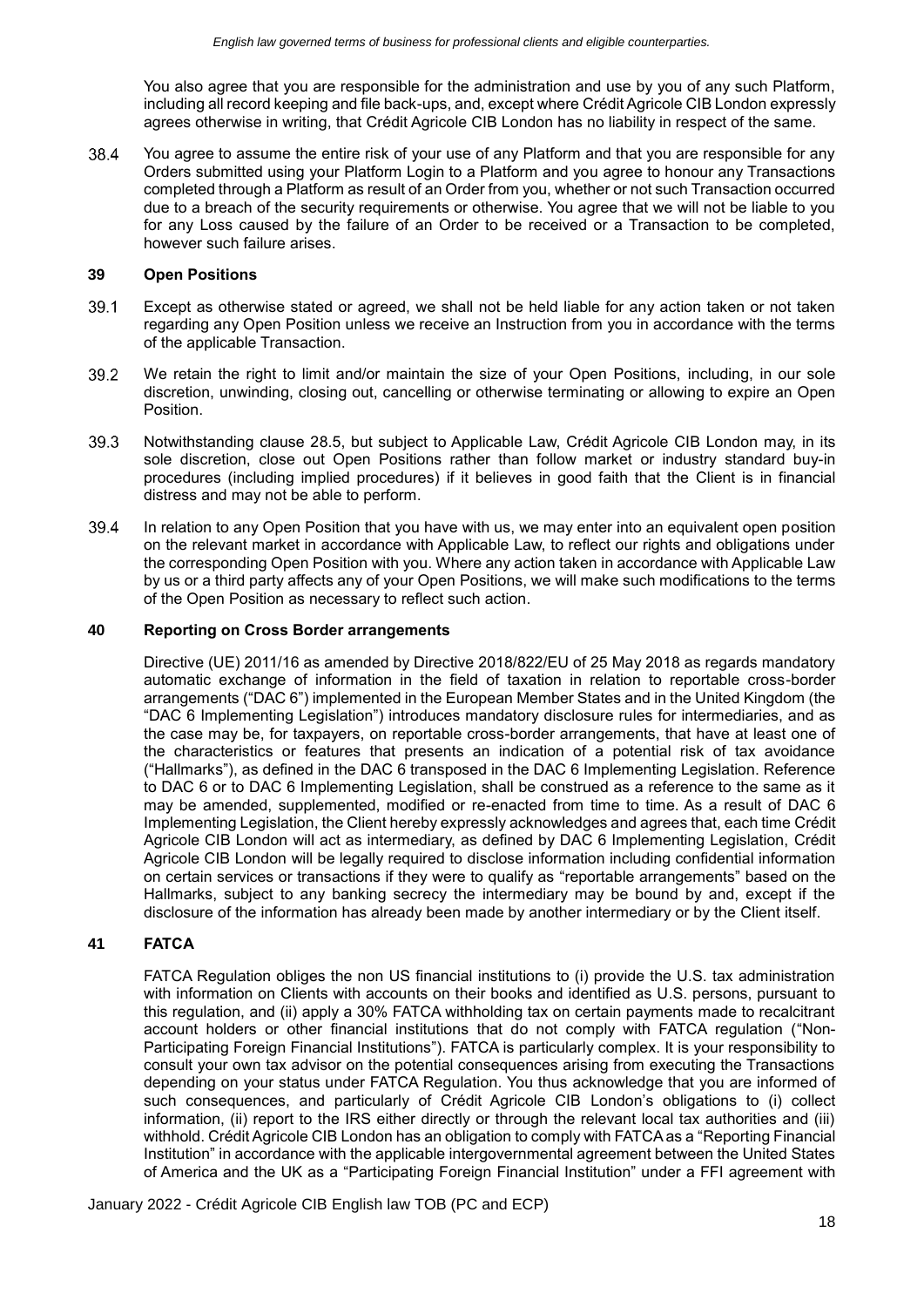the IRS. Crédit Agricole CIB London relies on your status under FATCA as it has been conveyed through any documentation such as, notably, US Form W-9 or W-8, and when available, publicly available information in order to classify you under FATCA Regulation. Crédit Agricole CIB London may also request you for additional information or documentation in order to document your status under FATCA. You will then promptly, and in any event no later than 90 days from this request, provide such information or details so requested. Should you fail to provide such information, you will be considered as not documented under FATCA. You undertake to inform Crédit Agricole CIB London of any change that could potentially impact your status under FATCA and to provide Crédit Agricole CIB London promptly on request any additional information or documentation following a change of its circumstances which could potentially impact your status under FATCA.

## **42 Automatic Exchange of Information**

The Common Reporting Standard (OECD 2014 Standard for Automatic Exchange of Information on Financial Accounts for Tax Purposes "CRS") requires financial institutions to take all necessary steps to identify financial accounts and persons who are subject to reporting under the Automatic Exchange of Information for Tax Purposes agreements signed by the country in which the account holder is located. Within the framework of these obligations, you are required to provide, at the time of account opening, the form presented by Crédit Agricole CIB London the "Self-certification of tax residence" duly completed and executed, or any other equivalent document allowing you to establish your tax status with regard to the CRS. You are informed that we may be required, in application of the aforementioned legislation, to transmit the information collected, as well as other information relating to your accounts, to the tax authorities of the country or countries in which you have declared yourself to be a tax resident. In case of difficulty, you should consult either your own tax advisor, the tax authorities or the OECD information portal. Crédit Agricole CIB London, as a financial institution, is not authorized to provide you with any tax advice. You also undertake to inform us of any change in your situation that may have an impact on your status with regard to the Automatic Exchange of Information and to promptly provide us with any additional information or documentation following a change in your circumstances that may have an impact on your tax status.

## **43 Termination**

- 43.1 Either you or we may terminate these Terms without penalty by giving written notice to the other. Upon receipt of such written notice, these Terms will be terminated subject to any outstanding Orders or Transactions or any legal rights and/or obligations that may have arisen or accrued. Transactions that may already be in progress at the time of termination shall be completed as soon as practicable thereafter in accordance with these Terms.
- 43.2 Upon termination of these Terms, we shall be entitled to recover from you on demand all fees, costs, charges, expenses and liabilities accrued or incurred up to the date of termination.

# **44 Force majeure**

We will not be liable to you for consequences (including the non-performance of any of our obligations under the Terms) arising out of acts, events or circumstances beyond our control including war, acts of terrorism, insurrection, civil disorder, acts of God, failure of power services, weather or other climate related events, industrial disputes, any act, law, regulation, ruling or requirement of any governmental, regulatory or supervisory, or supranational body, authority or agency, any breakdown, failure or malfunction of transmission or communication or computer facilities or services, failure of power services, postal or other strikes or similar industrial action and the failure of any relevant exchange, clearing house and/or broker for any reason to perform its obligations. We will not be liable for consequences (including the non-performance of any of our obligations under the Terms) arising out of pandemics and specifically the Covid-19 pandemic including local or international lockdown measures and restrictions.

#### **45 Assignment and transfer, and merger**

 $45.1$ You may not assign any of your rights or transfer any of your rights or obligations under the Terms without our prior written consent.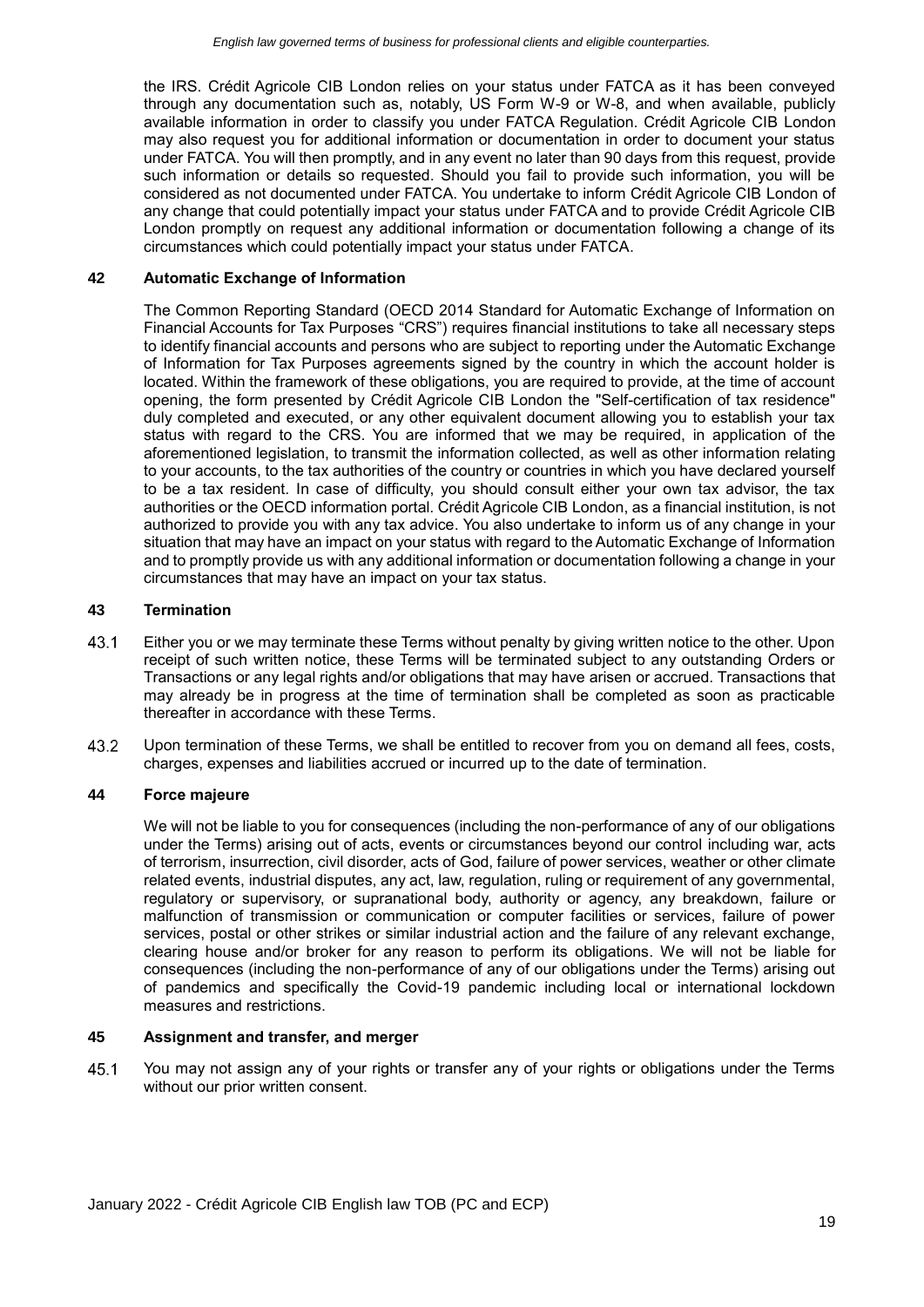- 45.2 Notwithstanding anything in the Terms to the contrary, we may at any time assign or transfer any of our rights and obligations under the Terms to any of our affiliates. Any exercise by us of our rights under this clause shall not:
	- (a) give rise to any adverse consequence for Crédit Agricole CIB London (including a breach or acceleration of any of Crédit Agricole CIB London's obligations under, or the termination of, the Terms); or
	- (b) be subject to (i) any consent from any person, (ii) any condition, or (iii) any procedural requirement (including the provision of notice to any person).

Notwithstanding anything in the Terms to the contrary, if Crédit Agricole CIB London consolidates or amalgamates with, or merges with or into, any of its affiliates, any reference in the Terms to Crédit Agricole CIB London shall be construed as a reference to the successor entity resulting from such consolidation, amalgamation or merger and such consolidation, amalgamation or merger shall not be construed as an assignment or transfer for the purposes of this clause, or give rise to a breach or acceleration of any of Crédit Agricole CIB London's obligations under, or the termination of, the Terms. The Terms shall be binding upon and inure solely for the benefit of each party and their successors and permitted assigns.

#### **46 Severability**

If, at any time, any provision of the Terms is or becomes illegal, invalid or unenforceable in any respect under any law of any jurisdiction the remaining terms will not be affected and the illegality, invalidity or unenforceability of that provision in a particular jurisdiction will not affect its validity in any other jurisdiction.

#### **47 Remedies and waivers**

No failure to exercise, nor any delay in us exercising any right, power or remedy under the Terms will impair that right or remedy or be construed as a waiver of it, nor will any single or partial exercise of any right, power or remedy prevent any further or other exercise or the exercise of any other right, power or remedy. The rights, powers and remedies provided in the Terms or other binding arrangement between us are cumulative and not exclusive of each other or any rights or remedies provided by Applicable Law (or otherwise).

#### **48 Third party rights**

Save as provided otherwise in the Terms, no third party may enforce any provision of the Terms and the consent of any third party is not required to vary or terminate the Terms.

# **49 Immunity from suit**

You irrevocably waive to the fullest extent permitted by Applicable Law, with respect to your revenue and assets (irrespective of their use or intended use) all immunity on the grounds of sovereignty or other similar grounds from suit, jurisdiction of any courts, relief by way of injunction, order for specific performance or for recovery of property, attachment of assets (whether before or after judgment and/or execution or enforcement of any judgment to which you and/or your respective revenues or assets might otherwise be entitled in any proceedings in the courts of any jurisdiction) and you irrevocably agree that you will not claim any immunity from proceedings.

#### **50 Contractual recognition of Bail-In**

Notwithstanding anything in these Terms to the contrary or any other agreement, arrangement or understanding between you and us, each party acknowledges and accepts that any liability of any party to any other party under or in connection with these Terms may be subject to Bail-In Action by the relevant Resolution Authority and acknowledges and accepts to be bound by the effect of:

- (a) any Bail-In Action in relation to any such liability, including (without limitation):
	- (i) a reduction, in full or in part, in the principal amount, or outstanding amount due (including any accrued but unpaid interest) in respect of any such liability;
	- (ii) a conversion of all, or part of, any such liability into shares or other instruments of ownership that may be issued to, or conferred on, it; and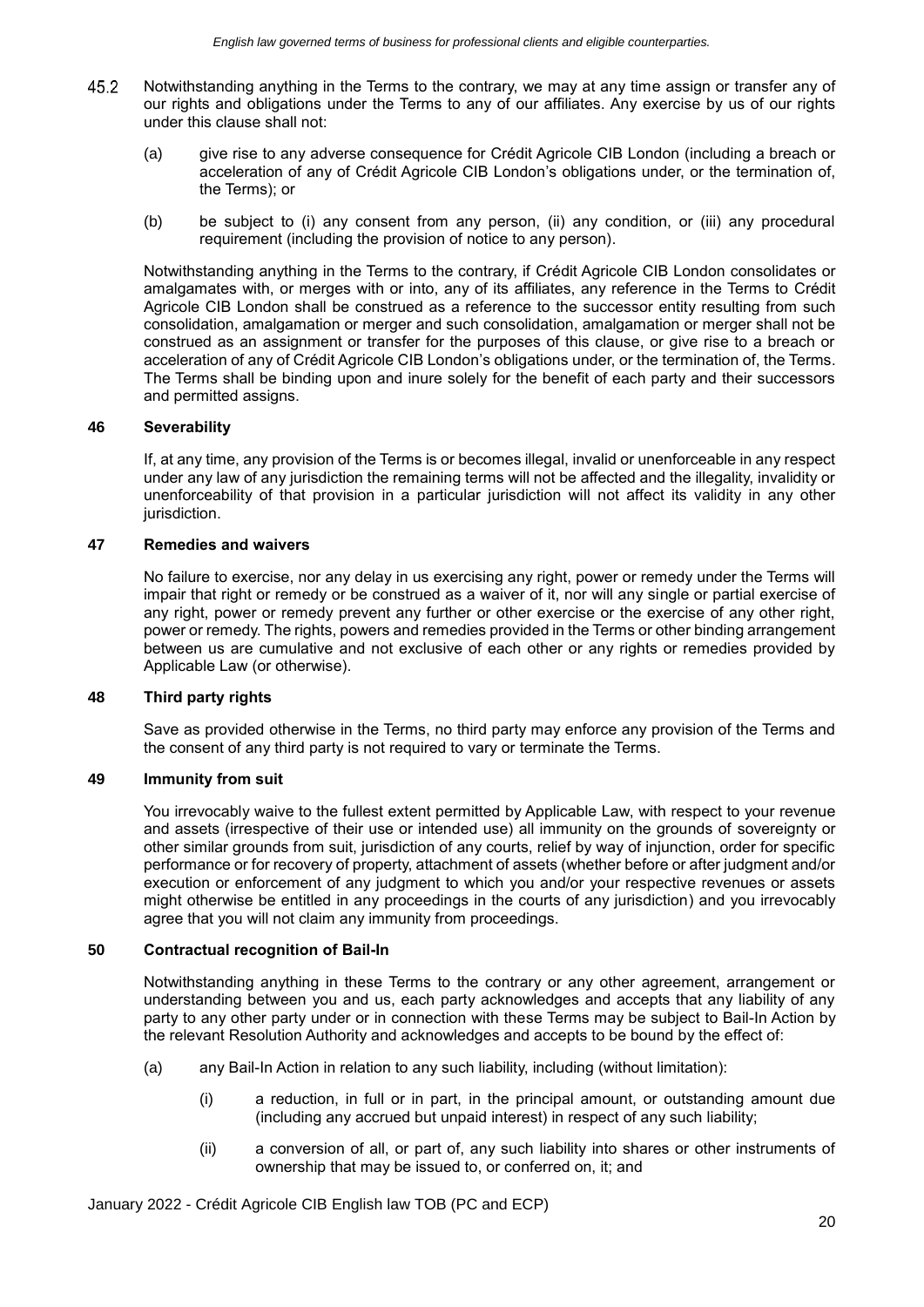- (iii) a cancellation of any such liability; and
- (b) a variation of any term of any agreement to the extent necessary to give effect to any Bail-In Action in relation to any such liability.

# **51 Governing law and jurisdiction**

The Terms, and unless otherwise specified, all Services and Transactions (including in each case, in respect of non-contractual matters), are governed by and construed in accordance with English Law. In relation to any legal action or proceedings arising out of or in connection with these Terms (including, without limitation, any dispute in relation to the existence or enforceability of these Terms or any Transactions, or relating to any non-contractual obligations), both parties irrevocably submit to the exclusive jurisdiction of the English Courts. You agree that we may seek the enforcement of a judgment, injunction or order for specific performance against you awarded by the English Courts in any other jurisdiction or to seek an order for specific performance by the competent authority in any jurisdiction in which you are organised, located or hold assets.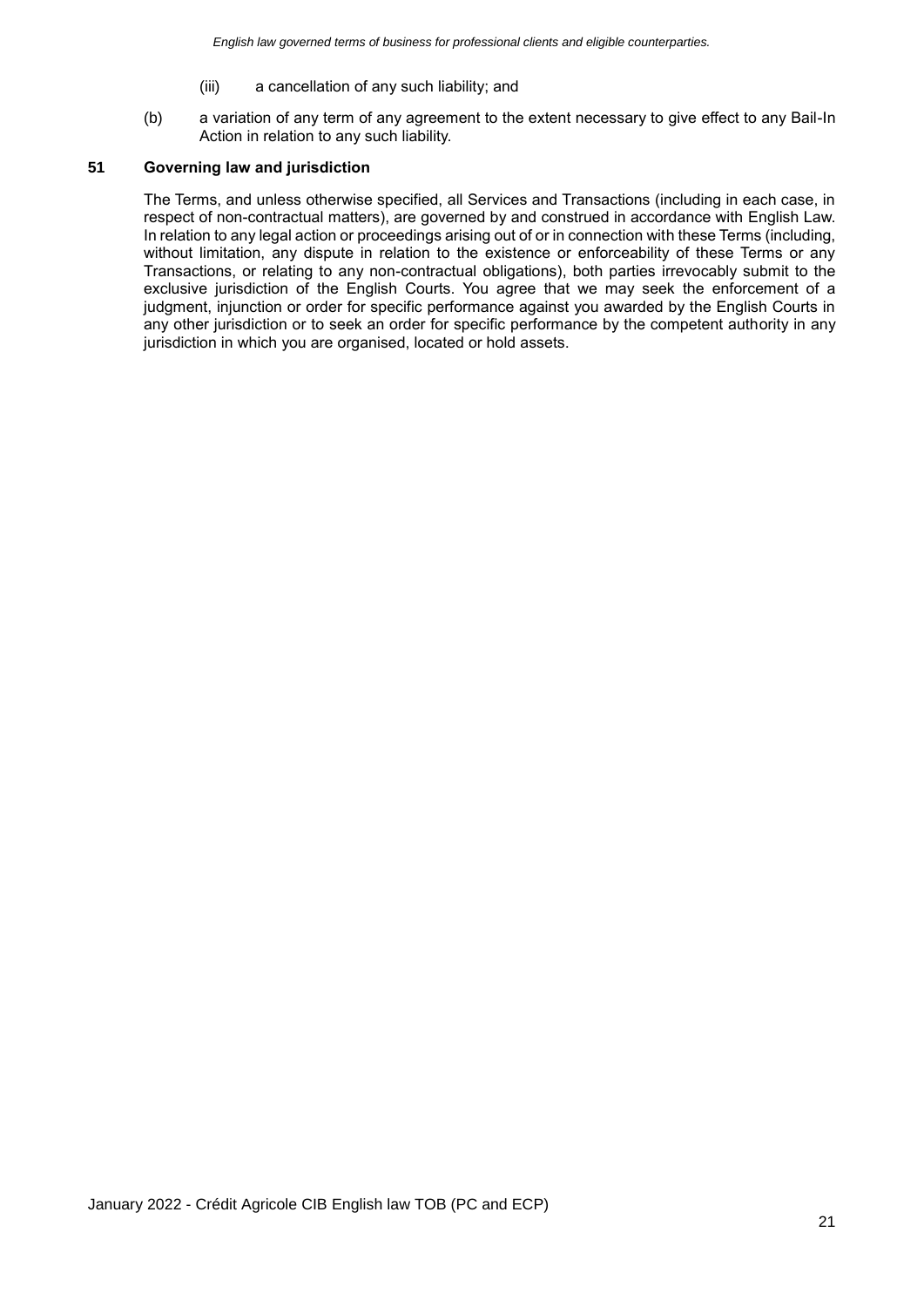## **SCHEDULE 1- Definitions**

In the Terms, unless the context otherwise requires:

"**Anti**-**Money Laundering Laws**" mean any laws or regulations relating to money laundering or terrorist financing of any applicable jurisdictions and any related or similar rules, regulations or guidelines, issued, administered or enforced by any applicable governmental or regulatory institution or agency.

"**Anti-Corruption Laws**" mean any laws, rules or regulations relating to bribery or corruption, including without limitation, the U.S. Foreign Corrupt Practices Act of 1977, the UK Bribery Act of 2010 or any other similar laws, rules or regulations enacted, issued or administered by the U.S, the UK, the European Union (or any of its member states) or any other applicable jurisdictions.

"**Applicable Law**" means the laws, rules, regulations, bylaws and charters of any jurisdiction, any order of any court of competent jurisdiction, including, for the avoidance of doubt, the Handbook as well as applicable MIFID provisions (including, without limitation, Anti-Money Laundering Laws and Anti-Corruption Laws), and codes, rules, guidance, decisions, other requirements and/or customs and market practices (all as amended, supplemented or replaced from time to time, and whether or not any of the foregoing has the force of law) of, or made, given or issued by, or published under the authority of, any governmental or supranational body, any regulatory or enforcement organisation, any self-regulatory organisation and any exchange, market, multilateral trading facility, organised trading facility, clearing house or settlement system through which any Transaction is executed, cleared or settled, including the conduct of business relating thereto, under these Terms.

"**Approved Publication Arrangement**" has the meaning set out in MIFID.

"**Bail-In Action**" means the exercise of any Write-down and Conversion Powers.

"**Bail-In Legislation**" means Ordinance no. 2015-1024 of 20 August 2015 as it may be superseded, and any other law or regulation relating to the transposition of Directive 2014/59/EU under French law.

"**Business Day**" means any day, other than Saturdays, Sundays and any public holiday in England, on which banks are open for business in London, England, and of the branch with which you will be transacting.

"**Client Documents**" shall mean any legal documentation and any agreement entered into between you and us relating to one or more Service and/or Transaction, as the circumstances may require (excluding for the avoidance of doubt, the Terms and any of your terms of business), provided that your terms of business contain a clause equivalent to clause 2 of these Terms.

"**Competent Authority**" means the ECB, ACPR, AMF, FCA, PRA and any other competent authority in relation to you or us.

"**Controller**" means the natural or legal person, public authority, agency or other body which, alone or jointly with others, determines the purposes and means of the Processing of Personal Data.

"**Crédit Agricole Group**" means Crédit Agricole SA and its subsidiaries and branches, including Crédit Agricole CIB London.

"**CSDR**" means the Regulation (EU) No 909/2014, the delegated regulations thereto and their regulatory and implementing technical standards, in each case, as implemented into the UK and amended by the Markets in Financial Instruments (Amendment) (EU Exit) Regulations 2018 or otherwise from time to time.

"**Data Subject**" means an identified or identifiable natural person; an identifiable natural person is one who can be identified, directly or indirectly, in particular by reference to an identifier such as a name, an identification number, location data, an online identifier or to one or more factors specific to the physical, physiological, genetic, mental, economic, cultural or social identity of that natural person.

"**E-Commerce Directive**" means Directive 2000/31/EC of the European Parliament (as amended or replaced from time to time).

"**Eligible Counterparty**" has the meaning given to it in the Handbook.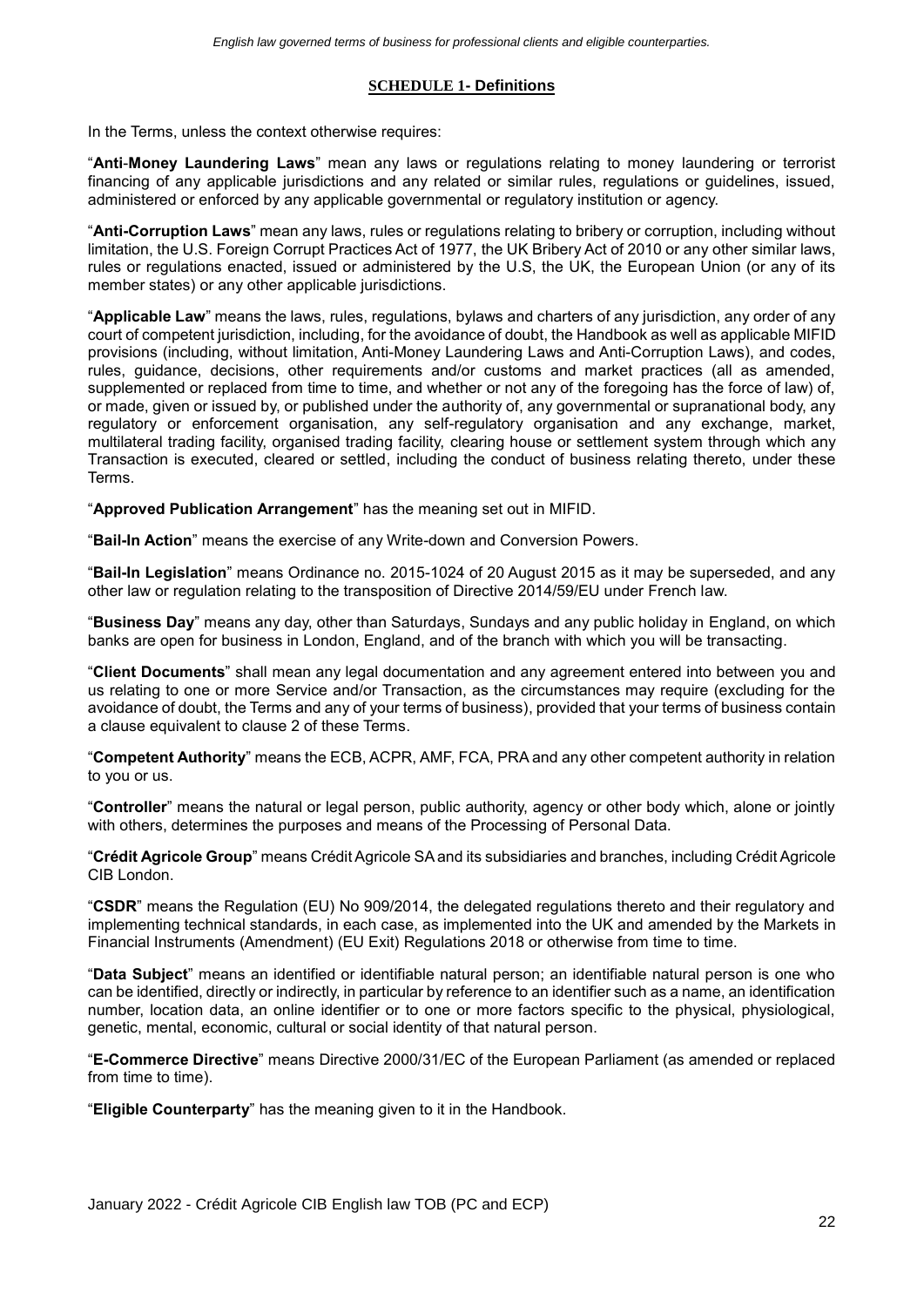"**Event of Default**" means the occurrence of any of the following at any time:

- (i) you do not perform or have not performed (or may not be able or willing in the future to perform) any of your obligations to us under or pursuant to these Terms or any Transaction;
- (ii) you fail to make any payment when due under or to make or take delivery of any property when due under these Terms or any Transaction and such failure continues for one Business Day after we give you notice of non-performance.

## "**FATCA Regulation**" means:

- (i) the U.S. regulation FATCA (the « Foreign Accounts Tax Compliance Act » or FATCA) as per Sections 1471 to 1474 of the US Internal Revenue Code of 1986 or any associated regulations or other official guidance;
- (ii) any agreement pursuant to the implementation of paragraph (i) above with the US Internal Revenue Service, the US government or any governmental or taxation authority in any other jurisdiction, including the intergovernmental agreement between the UK and the United States of America dated 12th September 2012 (the Intergovernmental Agreement – IGA);
- (iii) any treaty, law, regulation or other official guidance enacted in any other jurisdiction, or relating to an intergovernmental agreement between the United States of America and any other jurisdiction, which (in either case) facilitates the implementation of paragraph (i) above.

"**Financial Instruments**" are those specified in Section C of Annex I of MIFID and include, without being exhaustive, transferable securities, money-market instruments, emission allowances, units in collective investment undertakings, options, futures, swaps, forward rate agreements and other derivatives contracts relating to securities, currencies, interest rates or yields, commodities, financial indices, climatic variables, or inflation rates or other official economic statistics, derivative instruments for the transfer of credit risk, contracts for differences, structured deposits.

"**Handbook**" means the Financial Conduct Authority Handbook or the Prudential Regulation Handbook (each as amended from time to time) as the context may require.

"**Indication of Interest**" means an evidence of interest from the Client, which is not an actionable indication of interest, showing non-binding interest in buying a Financial Instrument, which does not create any legal obligation for Crédit Agricole CIB London.

"**Instruction**" means any request, instruction or other communication given or purported to be given by you or on your behalf to Crédit Agricole CIB London in relation to any Service or Transaction, but for the avoidance of doubt excludes notices.

"**Investment Firm**" means an Investment Firm as defined in MIFID.

"**LEI**" means the legal entity identifier code used to identify legal entities.

"**Loss**" means losses, liabilities, damages, penalties, claims, actions, judgments, actions, suits, disbursements, costs or expenses of any nature (including those incurred by a dealer, regulated market, other trading venue or clearing house, and reasonable legal fees and other reasonable costs and expenses relating to investigating or defending any demands, charges or claims, or costs of collection), Taxes of any kind or nature whatsoever.

"**MIFID**" means the Directive 2014/65/EU of 15 May 2014 on markets in financial instruments including the delegated regulations thereto and their regulatory and implementing technical standards and MIFIR, in each case, as they form part of UK domestic law by virtue of the European Union (Withdrawal Agreement) Act 2018 as may be amended from time to time.

"**MIFIR**" means Regulation (EU) No 600/2014 of 15 May 2014 on markets in financial instruments including the delegated regulations thereto and their regulatory and implementing technical standards, as it forms part of UK domestic law by virtue of the European Union (Withdrawal Agreement) Act 2018 and as may be amended from time to time.

"**Notification Letter**" means the letter from Crédit Agricole CIB London setting out the client category that has been ascribed to you by Crédit Agricole CIB London for the purposes of MIFID and which also sets out your right to request a change in your classification.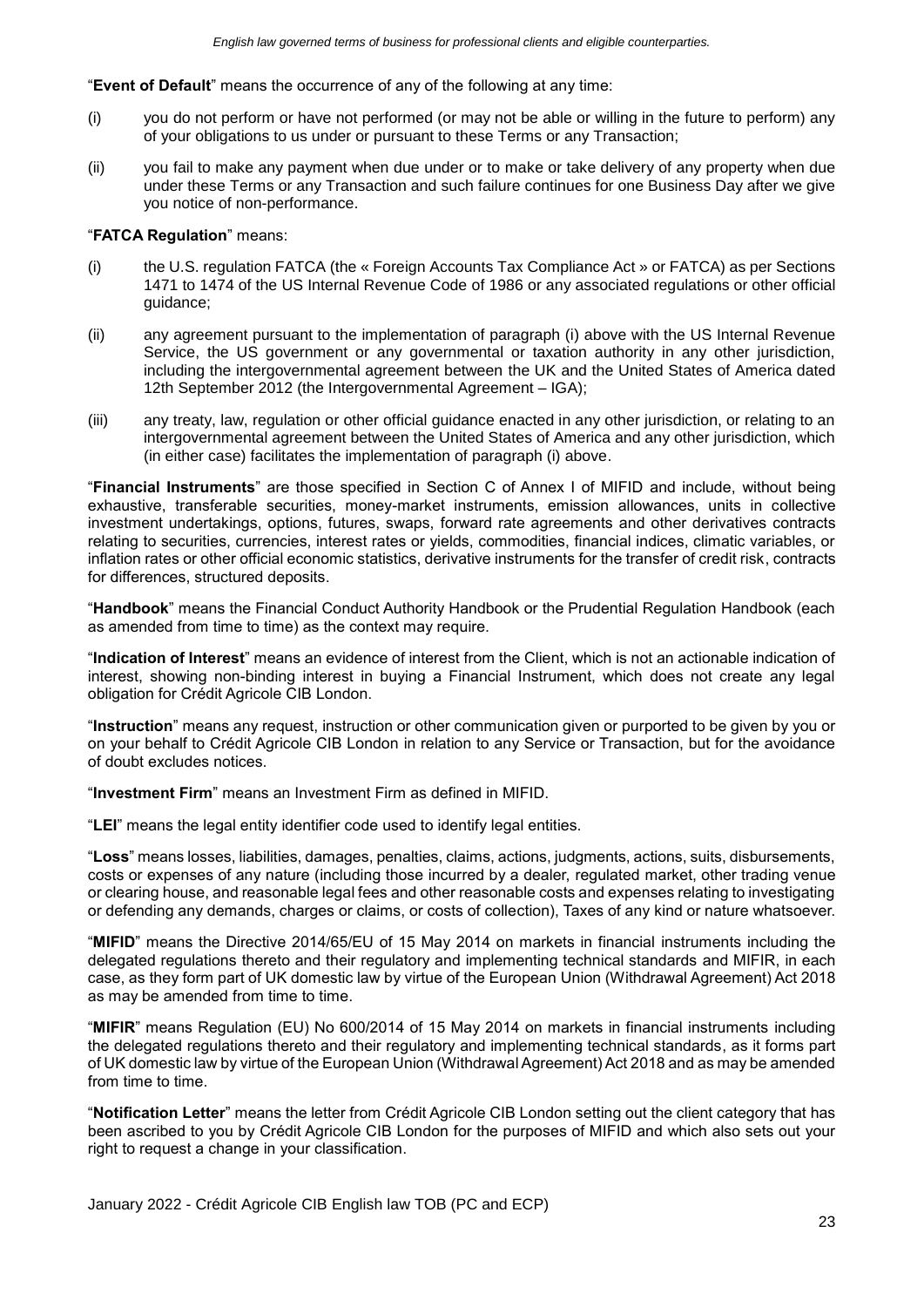"**Obligations**" means all present and future monies, obligations and liabilities owed by the Client to Crédit Agricole CIB London, whether direct or indirect, actual or contingent and whether owed jointly or severally, as principal or surety or in any other capacity, together with all interest (including default interest) accruing in respect of those monies or liabilities.

"**Open Position**" means any rights you may have under any contract, Financial Instrument or other current position pertaining to you or any of your accounts.

"**Order**" means any order or instruction to trade made by you and provided to Crédit Agricole CIB London relating to the provision of Services under these Terms, including, without being exhaustive, an instruction to enter into a Transaction with or for you.

"**Order Execution Policy**" means the order execution policy of Crédit Agricole CIB London.

"**Personal Data**" means any information relating to a Data Subject.

"**Personal Recommendation**" means a recommendation that is advice on investments and is presented as suitable for the person to whom it is made or is based on a consideration of the circumstances of that person, but does not include a recommendation that is issued exclusively through distribution channels or to the public.

"**Platform**" means any online platform through which you access a Service and/or a Transaction offered by Crédit Agricole CIB London. For the avoidance of doubt, such platform may be provided by Crédit Agricole CIB London or a third party provider.

"**Platform Agreement**" means the terms and conditions of a Platform which govern your use of such Platform and apply as between Crédit Agricole CIB London and you. For the avoidance of doubt, such Platform Agreement shall not be a Client Document.

"**Platform Login**" means the security login details you use to access a Platform, including login codes, secure IDs and passwords.

"**Potential Event of Default**" means any event which, with the giving of notice or the lapse of time or both, would constitute an Event of Default.

"**Process**" or "**Processing**" means any operation or set of operations which is performed on Personal Data or on sets of Personal Data, whether or not by automated means, such as collection, recording, organisation, structuring, storage, adaptation or alteration, retrieval, consultation, use, disclosure by transmission, dissemination or otherwise making available, alignment or combination, restriction, erasure or destruction.

"**Professional Clients**" has the meaning given to it in the Handbook.

"**Programme Trade**" means a Transaction or series of Transactions executed in order to acquire or dispose of all or part of a basket of securities or a portfolio.

"**Regulatory Authority**" means the Financial Conduct Authority and/or the Prudential Regulation Authority and any other body or authority succeeding to all or any part of those organisations' powers, duties and directions.

"**Resolution Authority**" means any person that has authority to exercise any Write-down and Conversion Powers.

"**Sanctioned Country**" means any country or territory which is, or whose government is, the target of countrywide or territory-wide Sanctions.

"**Sanctions**" mean economic, financial or trade sanctions laws, regulations, embargoes or other restrictive measures enacted, adopted, administered or enforced by (a) the United States of America, (b) the United Nations Security Council, (c) the European Union (or any of its members states), (d) the Republic of France, (e) the United Kingdom, or (f) the respective institutions and agencies of any of the foregoing including the U.S. Department of Treasury's Office of Foreign Assets Control, the U.S. Department of State and the U.S. Department of Commerce and Her Majesty's Treasury.

"**Service**" or "**Services**" mean any service provided to you by or through Crédit Agricole CIB London, including but not limited to the investment services and activities listed in Section A of Annex I of MIFID and include, without being exhaustive, reception and transmission of orders, execution of orders on behalf of Clients, dealing on own account, investment advice on a non-independent basis subject to clause 18.4 hereof, underwriting and/or placing on a firm commitment basis, placing without a firm commitment basis in relation to